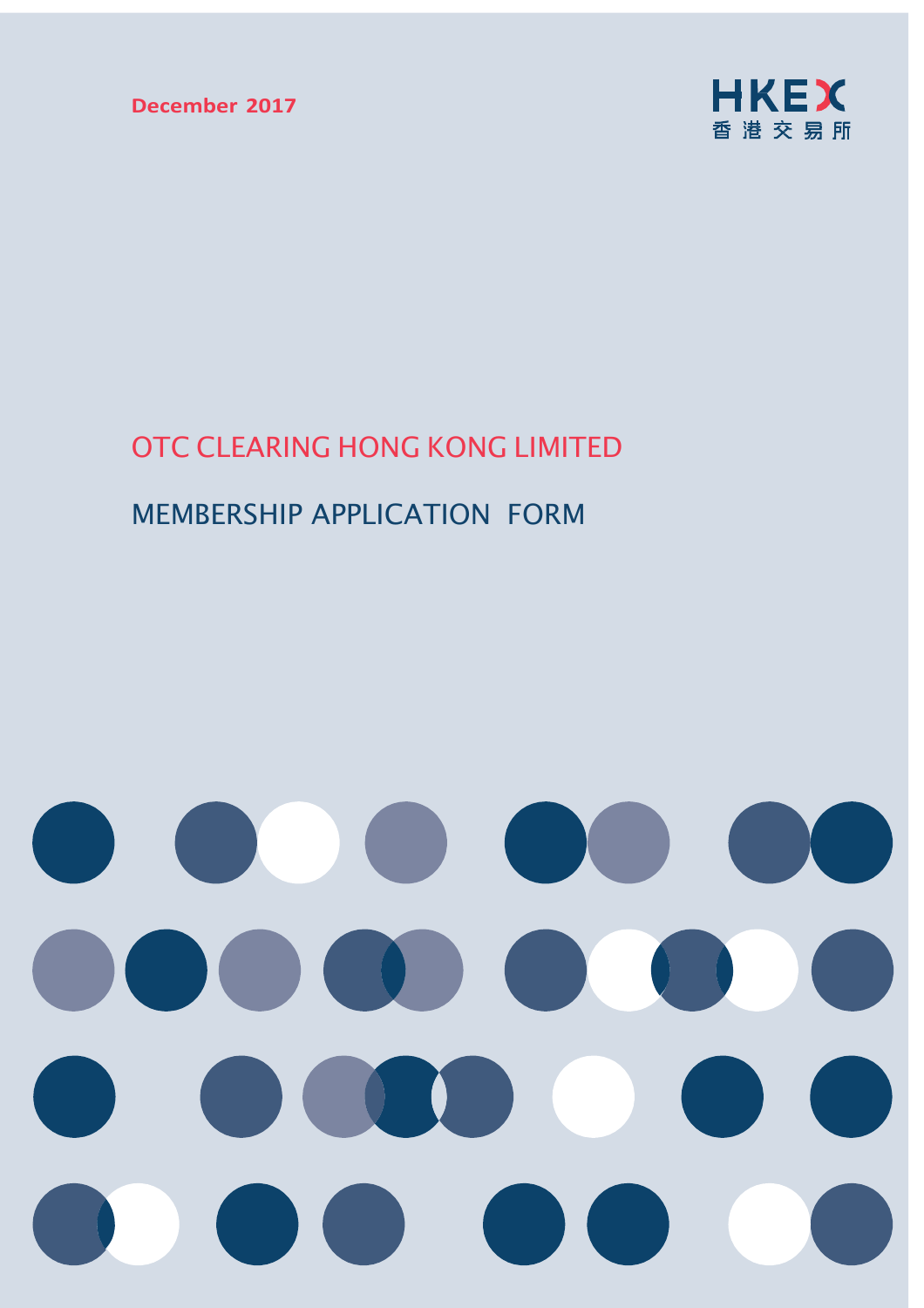# **Table of Content**

|    |                                                                | Page |
|----|----------------------------------------------------------------|------|
|    | <u>PART A</u>                                                  |      |
|    |                                                                |      |
|    |                                                                |      |
|    |                                                                |      |
| 4. | <b>MEMBERSHIPS WITH OTHER EXCHANGES OR CLEARING HOUSES  11</b> |      |
| 5. |                                                                |      |
|    |                                                                |      |
| 6. |                                                                |      |
| 7. |                                                                |      |
| 8. |                                                                |      |
| 9. |                                                                |      |
|    | <b>PART B</b>                                                  |      |
|    |                                                                |      |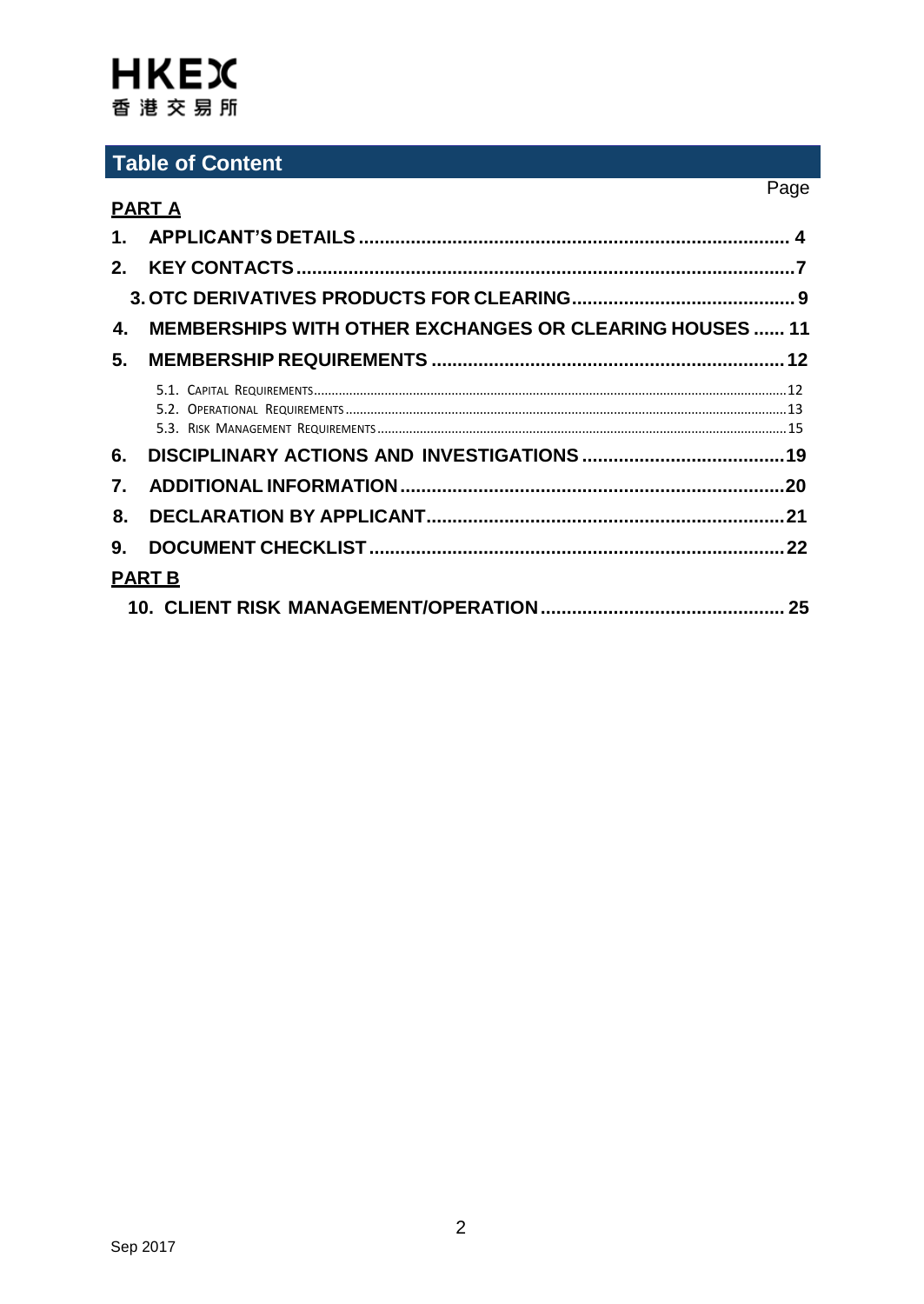

### **Important Notes**

Please read carefully all the information provided in this form and the document checklist before completing the application.

Please answer all the questions in English and do not leave any questions blank. If the question is not applicable, please state "NA". Upon completion, please sign and date the form. The form may be typewritten or legibly handwritten.

If there is insufficient space to answer, please continue on a separate sheet, specify the question to which the sheet relates and sign on it.

Please attach the relevant document(s) including those stated in the document checklist when submitting the application.

**Please submit the completed application and required supplementary documents to OTC Clearing Hong Kong Limited ("OTC Clear") by BOTH email and post to the following:**

**Email: [OTCmembership@HKEX.COM.HK](mailto:OTCmembership@HKEX.COM.HK)**

### **Postal address: As notified by OTC Clear from time to time**

For enquiry, please contact OTC Clearing Hong Kong Limited

Telephone: +852 2211 6062 or +852 2211 6501

Email: [OTCMembership@hkex.com.hk](mailto:OTCMembership@hkex.com.hk)

Capitalised terms not defined herein shall have the meaning given to them in the rules of OTC Clear (the "**Rules**").

# **Note:**

- **For applicants that will clear for their own house account only, please** complete Part A
- **For applicants that will offer client clearing services, please complete Part A and** Part B\*

\* Client clearing services will only be available at a later stage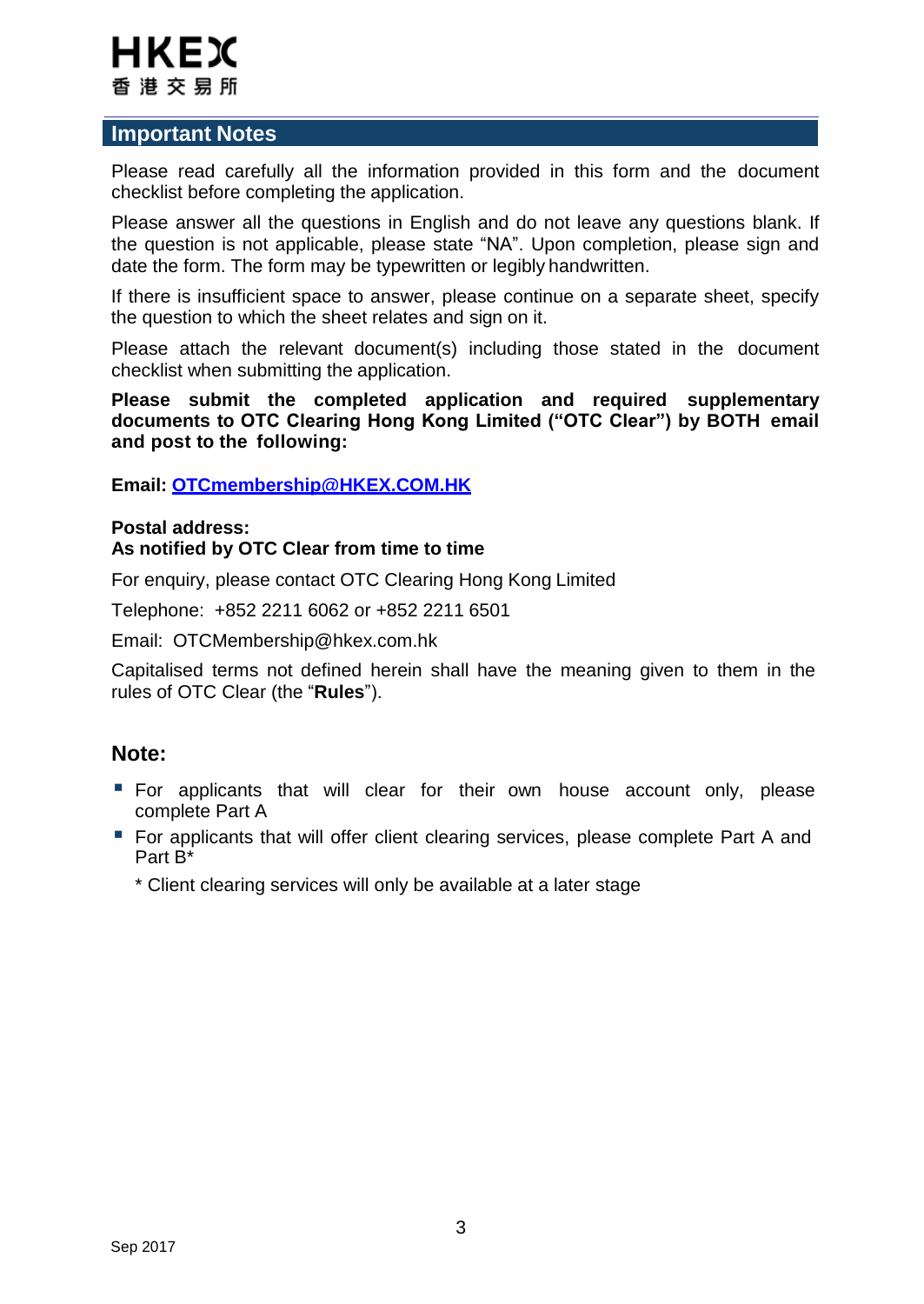# IKFX 香港交易所

# **PART A**

# **1. Application Details**

Complete this section as appropriate:

- Q1. Name of Applicant
- Q2. Type of license held by Applicant (Please check the appropriate box below)

 $\Box$  Authorized Institution which is a bank regulated by the Hong Kong Monetary Authority ("HKMA")

 Authorized Institution which is a Deposit Taking Company ("DTC") or Restricted License Bank ("RLB") regulated by the HKMA

 $\Box$  Licensed Corporation regulated by the SFC (such as Type 1, 2 or 3) Please indicate license type(s):

 $\Box$  Other equivalent overseas license holder

Please indicate name of regulator and category of licensing / registration:

Q3. Registered office address

Q4. Location of back office facilities for OTC derivatives clearing (if different from registered office address)

Q5. Website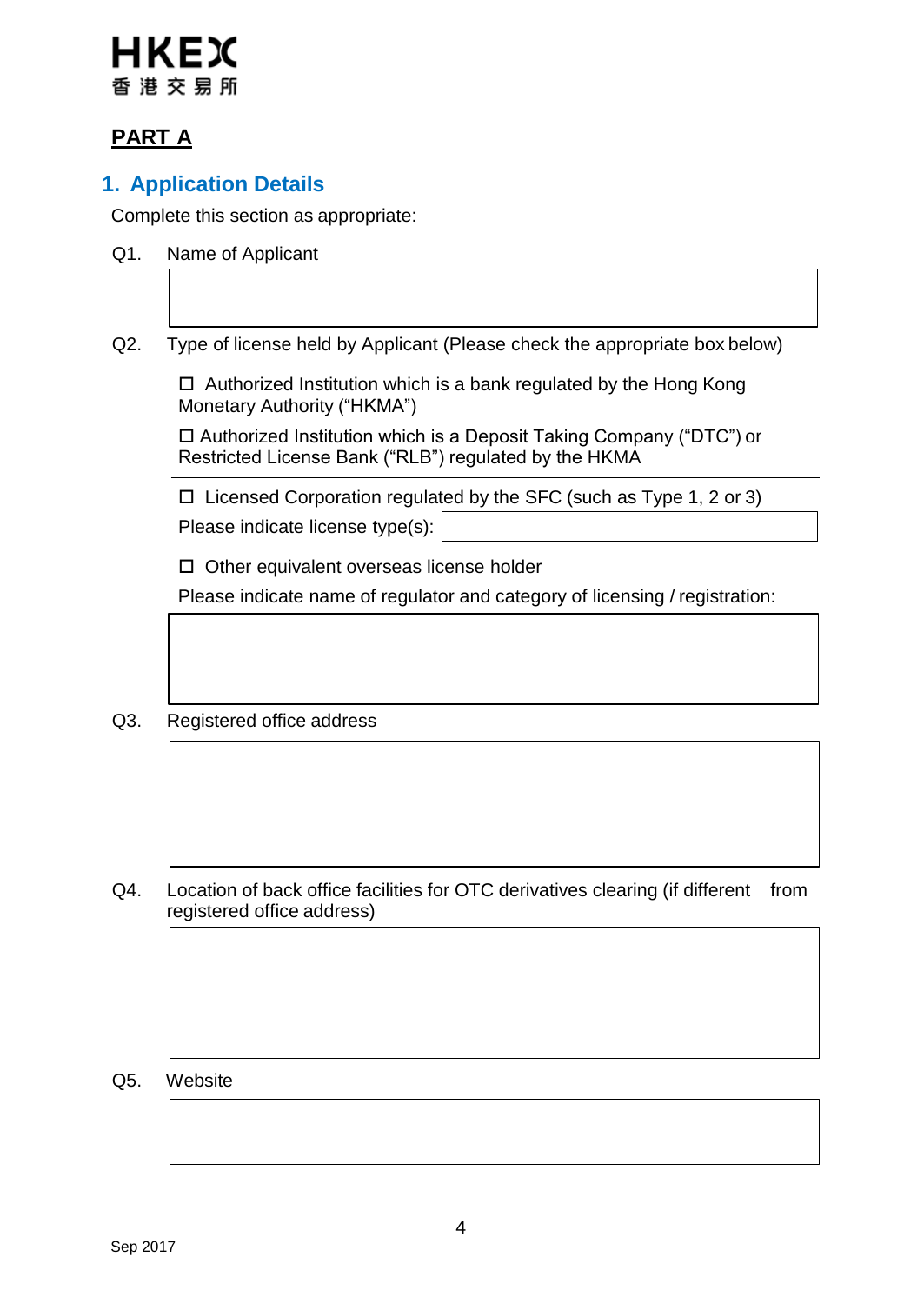

- Q6. Date of incorporation
- Q7. Country of incorporation
- Q8. Business registration number or equivalent
- Q9. Name of auditor and date of appointment
- Q10. Auditor contact details

Q11. Principal business activities of Applicant

Q12. Organizational structure

Is the Applicant part of a group of companies?

No  $\square$  > complete Q15 and then go to Section 2,

Yes  $\square$  > complete Q13, Q14 and Q15 and then go to Section 2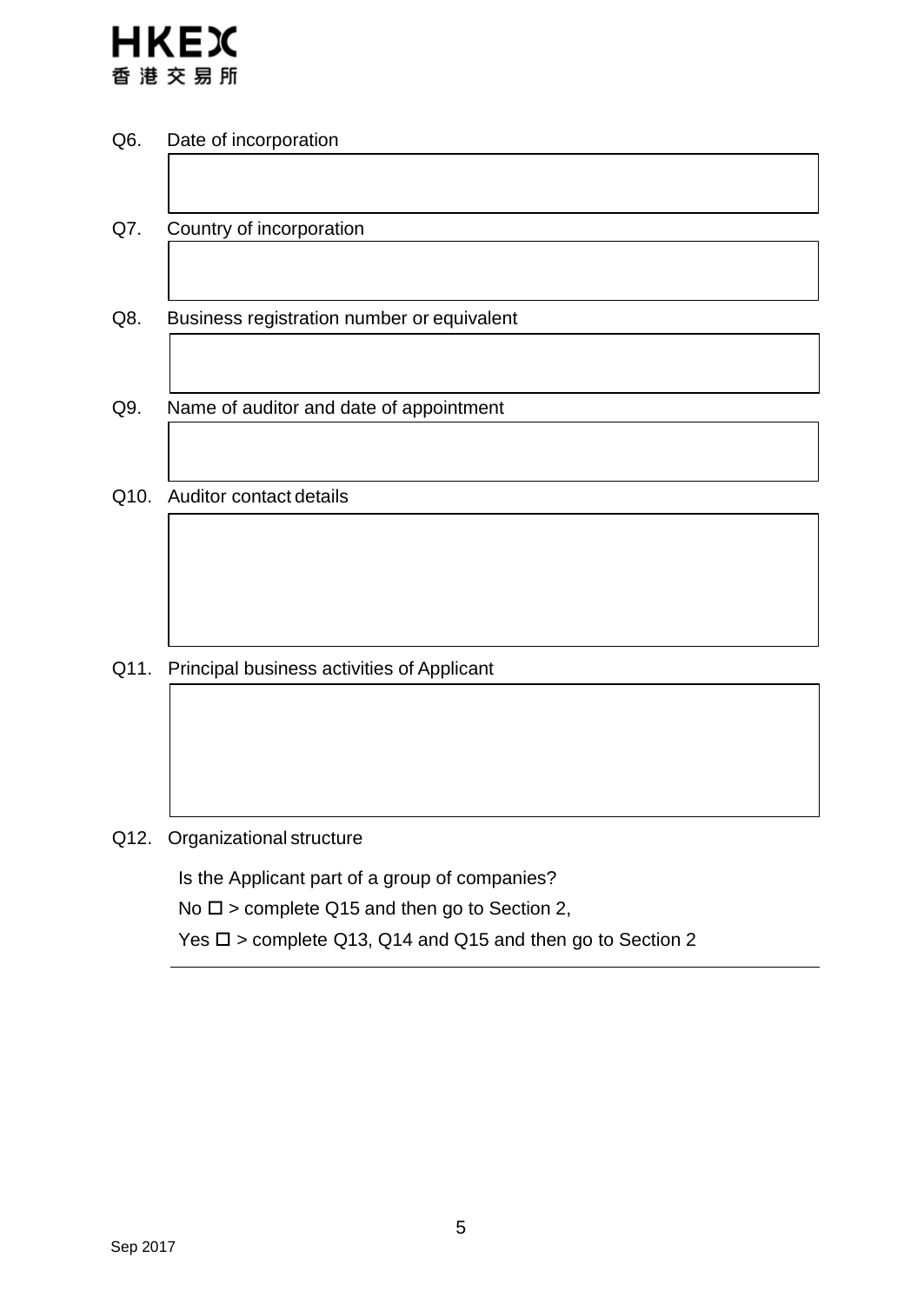

Q13. Please attach a group structure diagram that shows, at a minimum, the Applicant's direct and indirect holding companies, subsidiaries and branches and any other Affiliates that hold regulatory licenses or registrations and/or exchange or clearing house memberships.

Q14. Please list all entity(ies) / individual(s) that hold 10% or more of the voting shares in the Applicant.

Q15. Please list the members of the Applicant's board of directors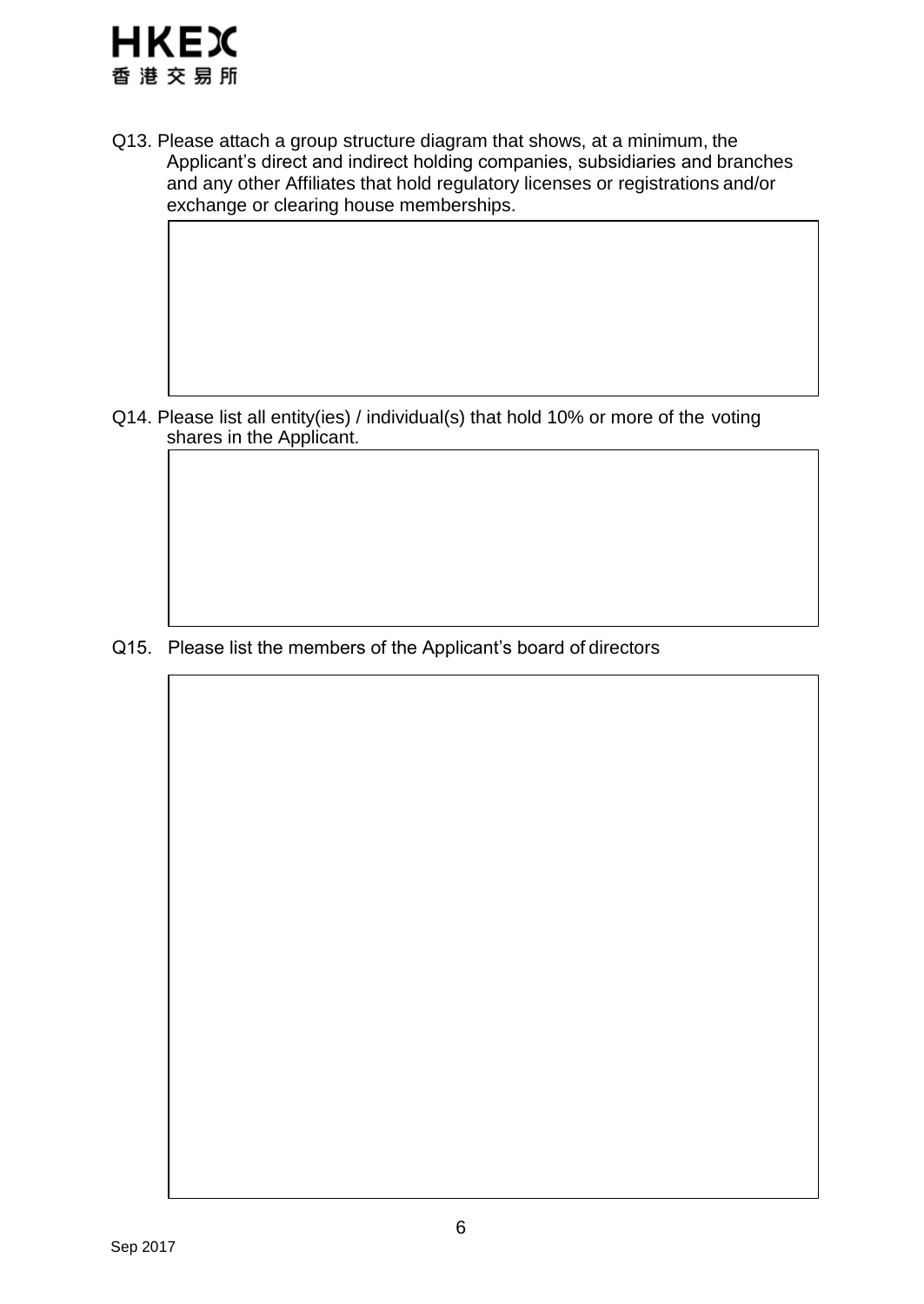# **HKEX** 香 港 交 易 所

# **2. Key Contacts**

Please list out all the contact details if more than one person oversees a particular area and please note that the following persons are expected to be contacted by OTC Clear on a routine basis in relation to the relevant matters. Please provide a name, phone number and e-mail address for each such person.

- Q1. Compliance Specialist for OTC Derivatives and his/her deputy
- Q2. Finance Specialist for OTC Derivatives and his/her deputy
- Q3. Operations Specialist for OTC Derivatives and his/herdeputy
- Q4. Risk Specialist for OTC Derivatives and his/her deputy
- Q5. Sales or Trading Specialist for OTC Derivatives and his/herdeputy
- Q6. Profile of Senior Traders and Risk Committee Members

Please provide details about the members of your risk management committee (or equivalent body) and your senior traders for OTC derivatives with supervisory or management responsibility.

Please note that you must designate one person as your "Designated Officer" and another person as your alternate "Designated Officer" (please refer to Rule 401(17) of the Rules for further details.)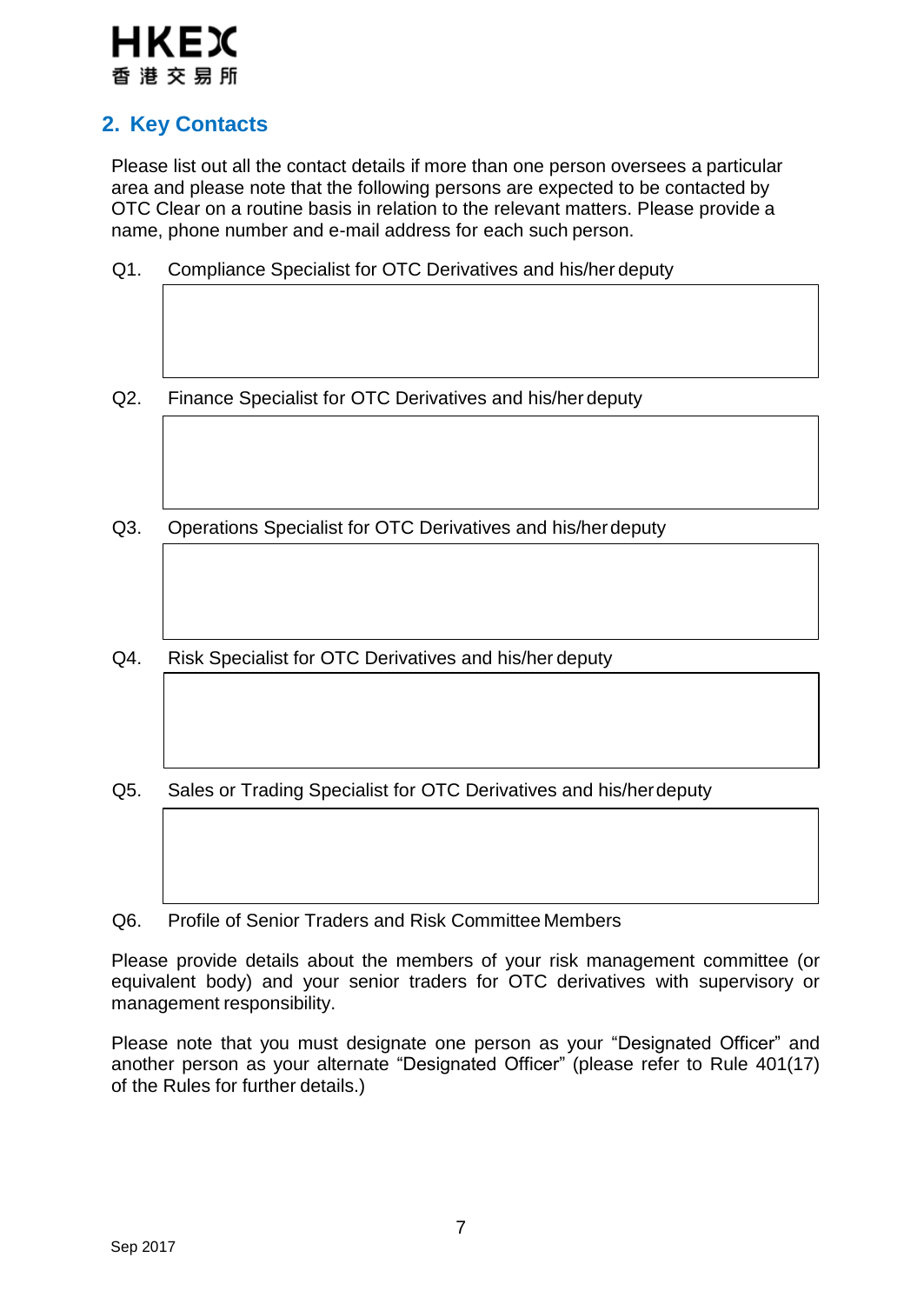

| <b>Name</b>                            | Position /<br><b>Title</b> | License(s)<br>held (please<br>list issuer and<br>category of<br>license) | <b>Qualification /</b><br><b>Background</b><br>(please briefly<br>describe each<br>person's<br>relevant<br>experience) | <b>Risk Appetites</b><br>(e.g., the risk<br>taken or not<br>taken, level of risk<br>tolerance -<br>averse, moderate,<br>and high, etc.) |
|----------------------------------------|----------------------------|--------------------------------------------------------------------------|------------------------------------------------------------------------------------------------------------------------|-----------------------------------------------------------------------------------------------------------------------------------------|
| <b>Designated Officer</b>              |                            |                                                                          |                                                                                                                        |                                                                                                                                         |
| Alternate Designated<br><b>Officer</b> |                            |                                                                          |                                                                                                                        |                                                                                                                                         |
|                                        |                            |                                                                          |                                                                                                                        |                                                                                                                                         |
|                                        |                            |                                                                          |                                                                                                                        |                                                                                                                                         |
|                                        |                            |                                                                          |                                                                                                                        |                                                                                                                                         |
|                                        |                            |                                                                          |                                                                                                                        |                                                                                                                                         |
|                                        |                            |                                                                          |                                                                                                                        |                                                                                                                                         |
|                                        |                            |                                                                          |                                                                                                                        |                                                                                                                                         |
|                                        |                            |                                                                          |                                                                                                                        |                                                                                                                                         |

*Note: Attach additional pages if needed*.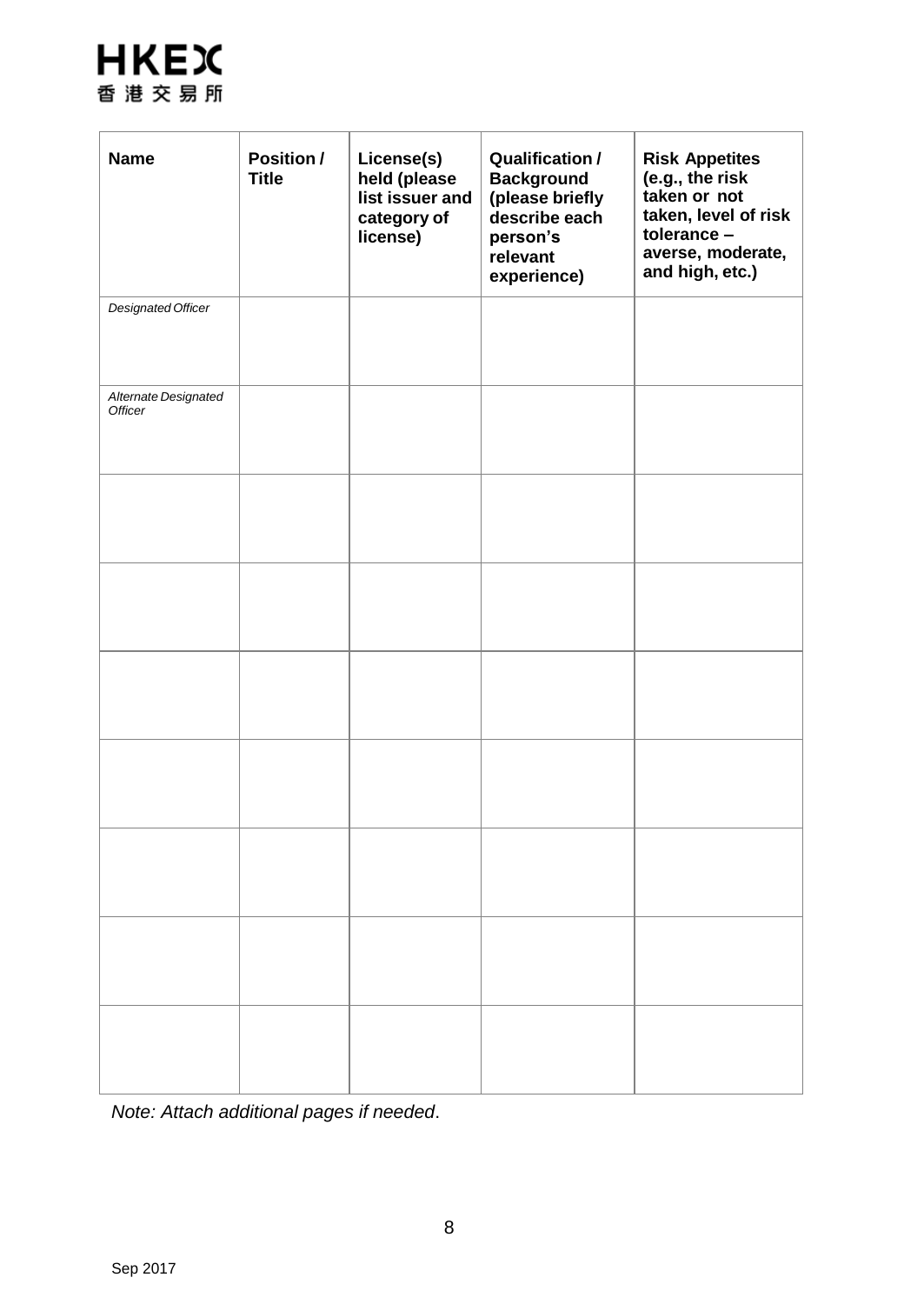

# **3. OTC Derivatives Clearing Products for Clearing\***

Please check the appropriate box(es) below for the products you wish to clear through OTC Clear. You may check more than one box.

| $\equiv$ $\cdots$             |                                       |                                         |                                          |
|-------------------------------|---------------------------------------|-----------------------------------------|------------------------------------------|
| Single Currency<br><b>IRS</b> | Single Currency<br><b>Basis Swaps</b> | Non Deliverable IRS<br>(CNY 7 day Repo) | Non Deliverable IRS<br>(Asian Currency)^ |
| $\Box$ CNH                    | $\Box$ USD                            | $\Box$ CNY                              | INR.<br>П.                               |
| $\Box$ USD                    | □ EUR                                 |                                         | <b>KRW</b>                               |

 $\Box$  EUR  $\Box$  HKD^  $\Box$  THB HKD TWD

□ Cross Currency Swap ("CCS")

Interest Rates Swap ("IRS")

- □ USD / CNH
- $\Box$  USD / HKD^
- $\square$  Deliverable Foreign Exchange ("Deliverable FX")^
- USD/ CNH
- USD/ HKD
- $\Box$  Non-deliverable Forward ("NDF")
- USD / CNY
- USD / TWD
- USD / KRW
- USD / INR

^ Selection for clearing these products is applicable only when relevant clearing servicecommences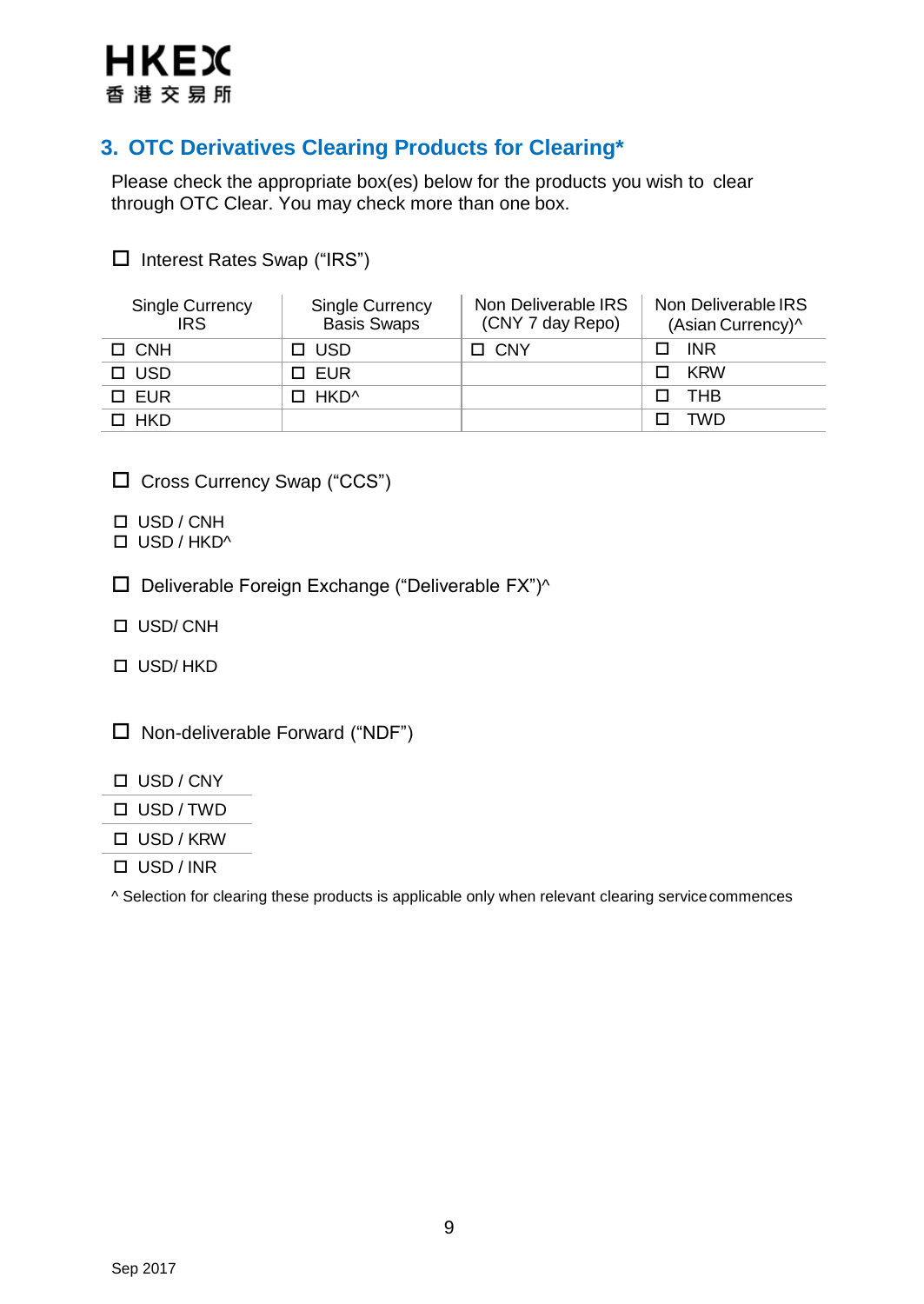

### **Note to Applicants:**

OTC Clear may in future offer additional products for clearing, such as FX options (vanilla or exotic) or other types of FX derivatives or credit, equity, energy and commodity derivatives. Please indicate below the products which you would be interested in clearing through OTC Clear:

### **Will you provide client clearing services?**

 $\Box$  Yes  $\Box$  No (please leave <u>Part B blank</u>)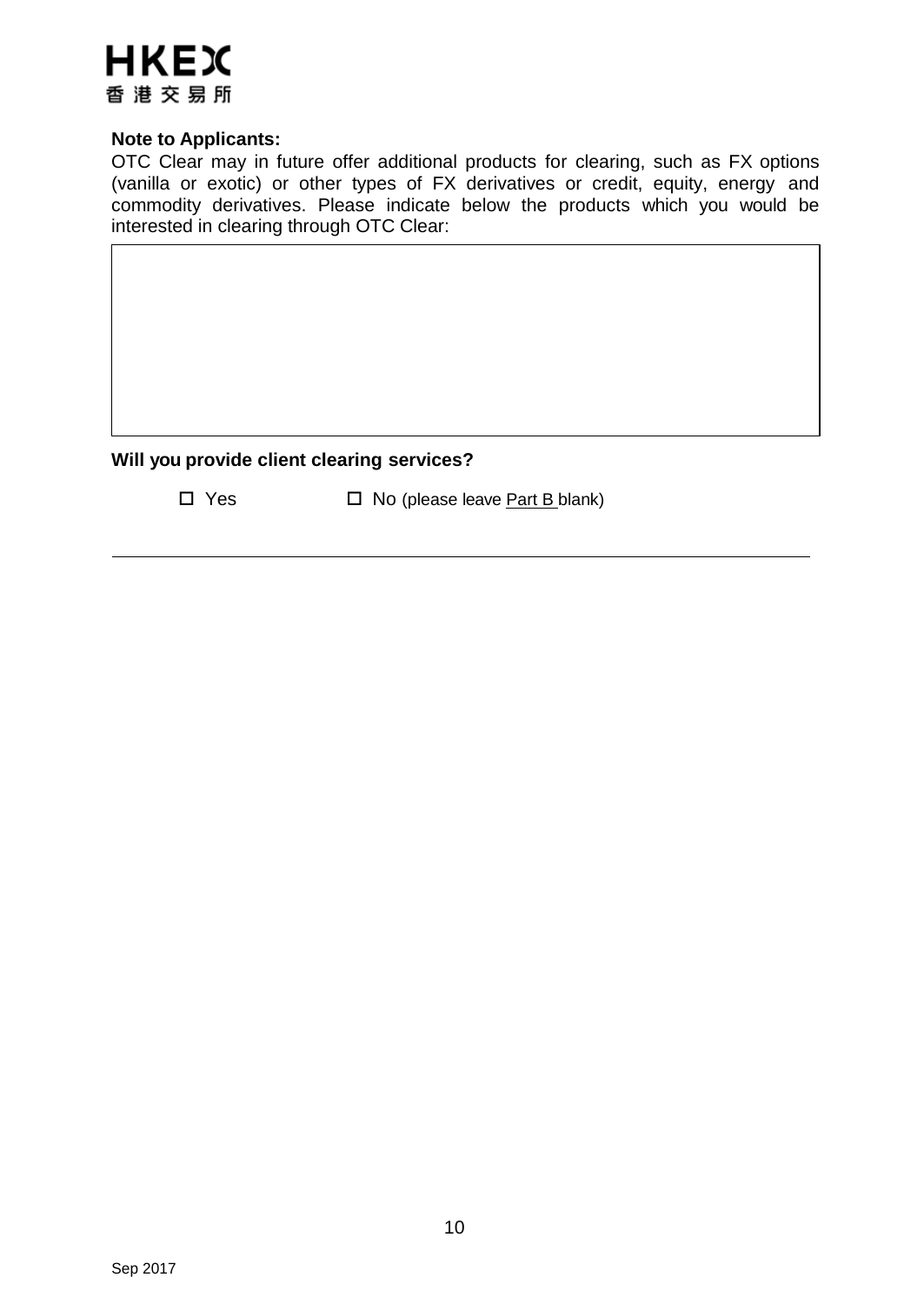# **4. Memberships with other Exchanges or Clearing Houses**

Does the Applicant or any of its Affiliates hold any membership on any exchange(s) and or clearing house(s)?

No  $\square$  > go to section 5, Yes  $\square$  > complete this part as appropriate

| Name of entity | Name of<br>exchange or<br>clearing<br>house | <b>Types of</b><br>products<br>cleared | <b>Category of</b><br>membership<br>and date of<br>approval | <b>Provides client</b><br>clearing? If yes,<br>please describe<br>types of clients<br>served |
|----------------|---------------------------------------------|----------------------------------------|-------------------------------------------------------------|----------------------------------------------------------------------------------------------|
|                |                                             |                                        |                                                             |                                                                                              |
|                |                                             |                                        |                                                             |                                                                                              |
|                |                                             |                                        |                                                             |                                                                                              |
|                |                                             |                                        |                                                             |                                                                                              |
|                |                                             |                                        |                                                             |                                                                                              |
|                |                                             |                                        |                                                             |                                                                                              |
|                |                                             |                                        |                                                             |                                                                                              |

*Note: Attach additional pages if needed*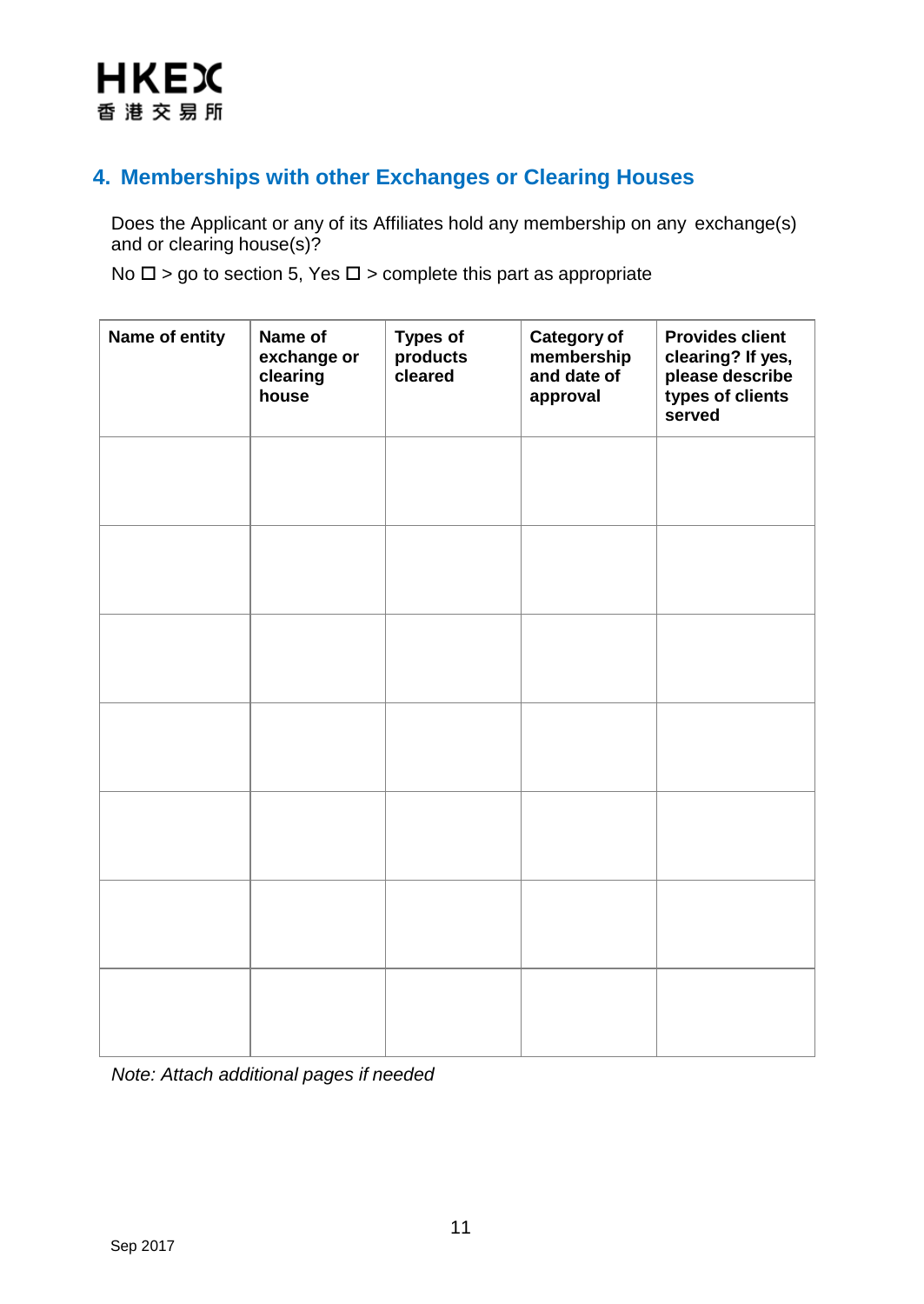**HKEX** 香 港 交 易 所

# **5. Membership Requirements**

The following questions will allow us to better understand the Applicant's internal risk control system. We do not expect comprehensive details; however, basic key information is required.

### <span id="page-11-0"></span>*5.1. Capital Requirements*

Q1. Please complete this if you are an Authorized Institution which is a bank, a Deposit Taking Company or a Restricted License Bank:

Do you have Minimum Capital Requirement as required under the Rules<sup>[1](#page-11-1)</sup>?

 $\square$  Yes  $\square$  No

Please complete this if you are a Licensed Corporation:

Do you have Minimum Capital Requirement as required under the  $\cdot$  Rules<sup>[2](#page-11-2)</sup>?

 $\square$  Yes  $\square$  No

Please complete this if you are not regulated or licensed in Hong Kong:

Do you have capital as determined by your relevant regulator of at least HKD 10 billion (or its equivalent)? Please provide us with the name of the relevant regulator. In the event that more than one regulators are applicable to you, OTC Clear shall have the sole right and discretion to select the applicable regulator for the present purposes and will notify you of such selection.

| $\square$ No |
|--------------|
|              |
|              |
|              |
|              |
|              |
|              |
|              |

Q2. Are you in compliance with all regulatory capital requirements applicable to you? Please provide reports or evidence.

 $\square$  Yes  $\square$  No

<span id="page-11-1"></span><sup>&</sup>lt;sup>1</sup> Please note that for banks, the proposed minimum capital requirement is HKD10 billion; for Deposit Taking Companies and Restricted License Banks, the proposed minimum capital requirement is the greatest of (i) HKD390 million, (ii) 5% of overall margin requirement and (iii) other regulatory capital requirement required by the HKMA.

<span id="page-11-2"></span><sup>&</sup>lt;sup>2</sup> Please note that for Licensed Corporations, the proposed minimum capital requirement is the greatest of (i) HKD390 million, (ii) 5% of overall margin requirement and (iii) other financial resource required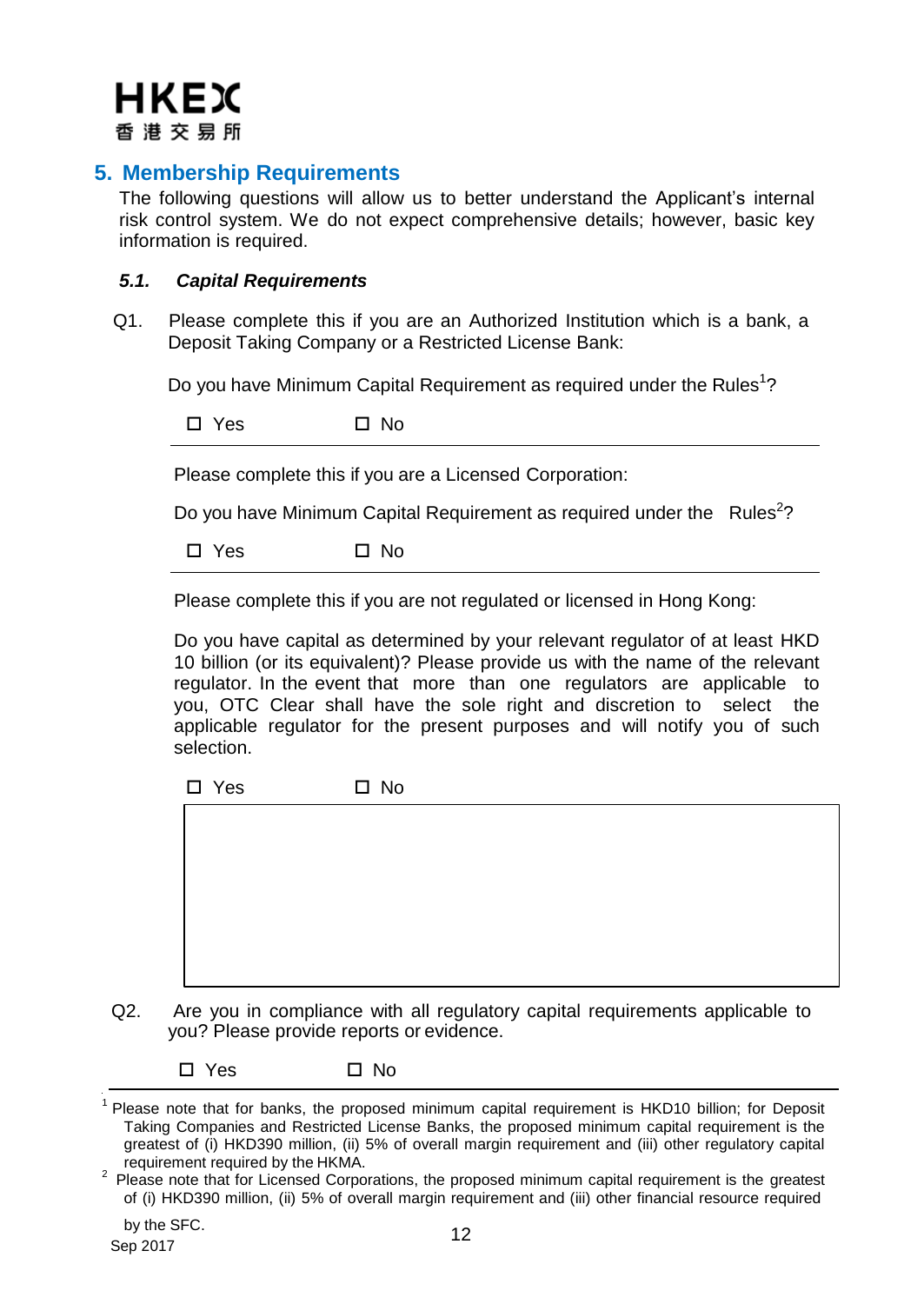

Q3. Please briefly describe the systems and controls you have in place to monitor your ongoing compliance with relevant capital requirements.

Please note that all Clearing Members must maintain sufficient capital to meet any contingent assessment or capital replenishment requirements, as required by the Rules.

### <span id="page-12-0"></span>*5.2. Operational Requirements*

Q4. Do you subscribe to trade matching services being provided by accredited trade affirmation platforms such as Markitwire or DSMatch?

 $\square$  Yes  $\square$  No

Please note that tests will be performed in a user acceptance test environment to affirm those linkages.

Q5. All Clearing Members must have back office computer systems that are compatible with and adequate to support their clearing activities with OTC Clear. Please briefly describe your back office systems.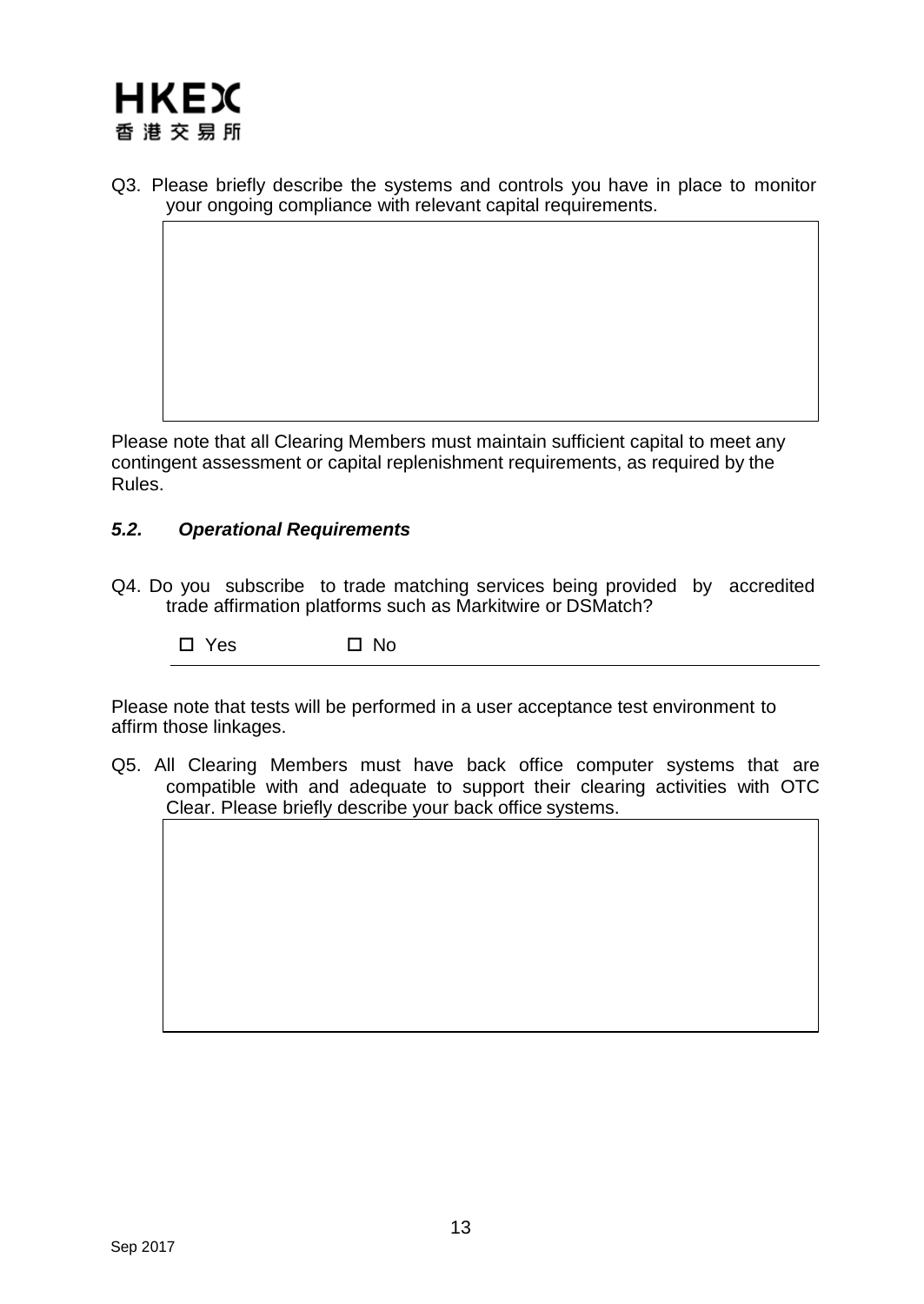Q6. Please note that all Clearing Members must be capable of settling its payment obligations. Are you a member of the Real Time Gross Settlement ("RTGS") system or do you have any settlement bank arrangement in place for settlement via the RTGS system?

 $\square$  Yes  $\square$  No

Q7. How do you keep track of the operational flow of cash and collateral movement (including cash and collateral movements of clients) among accounts? Please provide details.

Q8. How do you maintain your trade records? Please provide details

- Q9. Do you have a dedicated compliance team in HK?
	- $\square$  Yes  $\square$  No

Q10. What are the roles and responsibilities of your compliance department?

Q11. How will you or your compliance department perform checks and reviews to ensure compliance with the Clearing Documentation?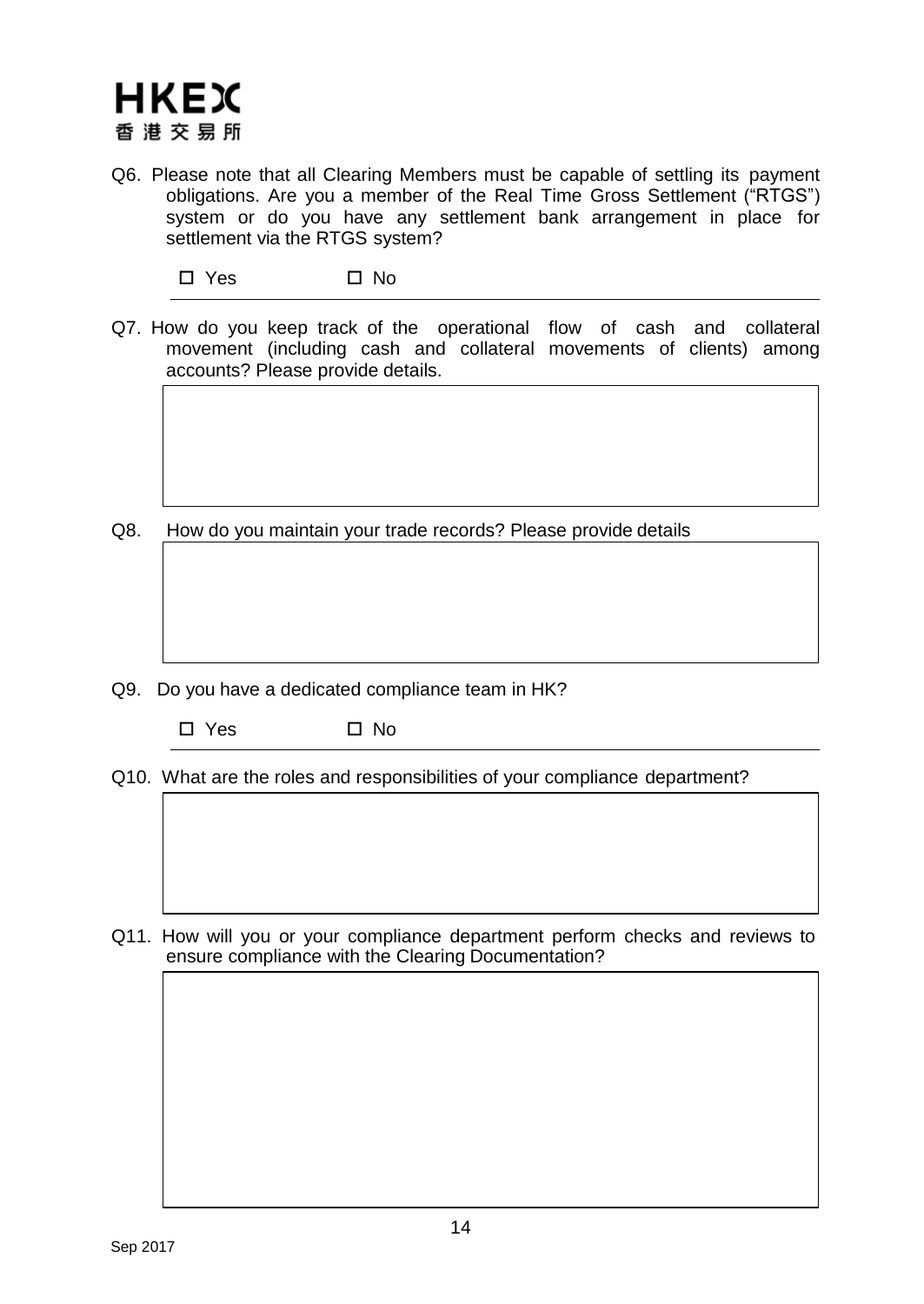

<span id="page-14-0"></span>*5.3. Risk Management Requirements*

### *5.3.1. Market and Credit Risk Management*

Q12. How frequently do you mark your positions to markets and what methodology do you use to validate your valuation?

Q13. How do you calculate the potential loss exposures such as VaR or other similar measures for your positions?

Q14. What internal policy do you have to govern your positions at trader, book and desk level respectively?

Q15. How do you review your portfolio performance and risk appetite?

Q16. Do you impose limits based on the notional exposure, the risk components and/or other parameters?

Q17. How frequently do you conduct stress tests based on historical data and synthetic scenarios? Please outline how you conduct these tests.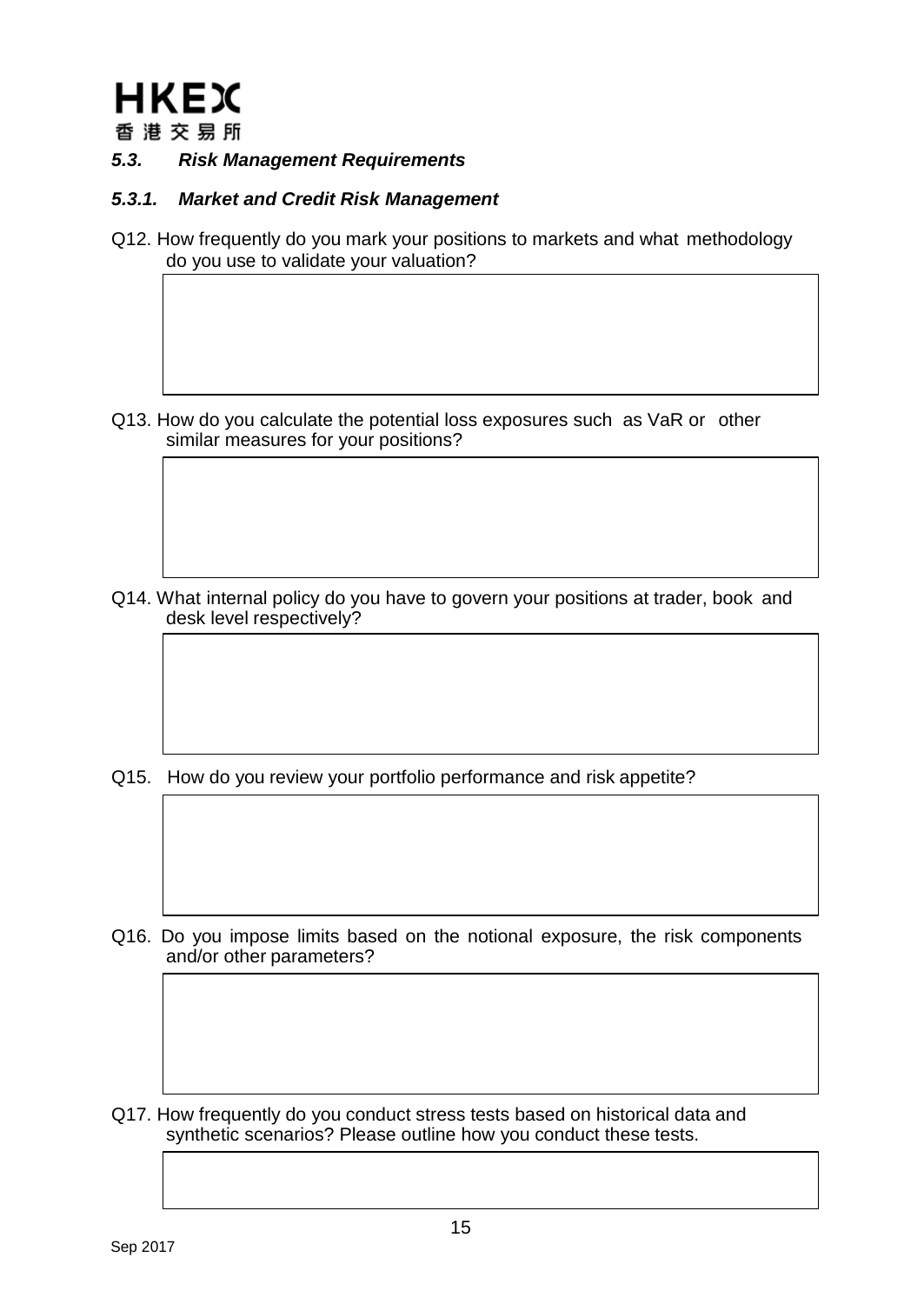Q18. How do you handle and cover shortfalls in the stress tests? What action will you take if you discover a shortfall in a particular scenario?

Q19. How do you manage your liquidity position for extreme scenarios? Do you have any capital reserves and/or credit liquidity facility?

Q20. What is the risk control mechanism on your traders? Please provide details.

Q21. Do you set limits for your traders? If so, how do you determine these limits? How do you prevent rogue trading in your trading books?

Q22. Who is authorized to close out / liquidate positions and stop your traders from executing trades / submitting trades to your trade affirmation platform instantaneously?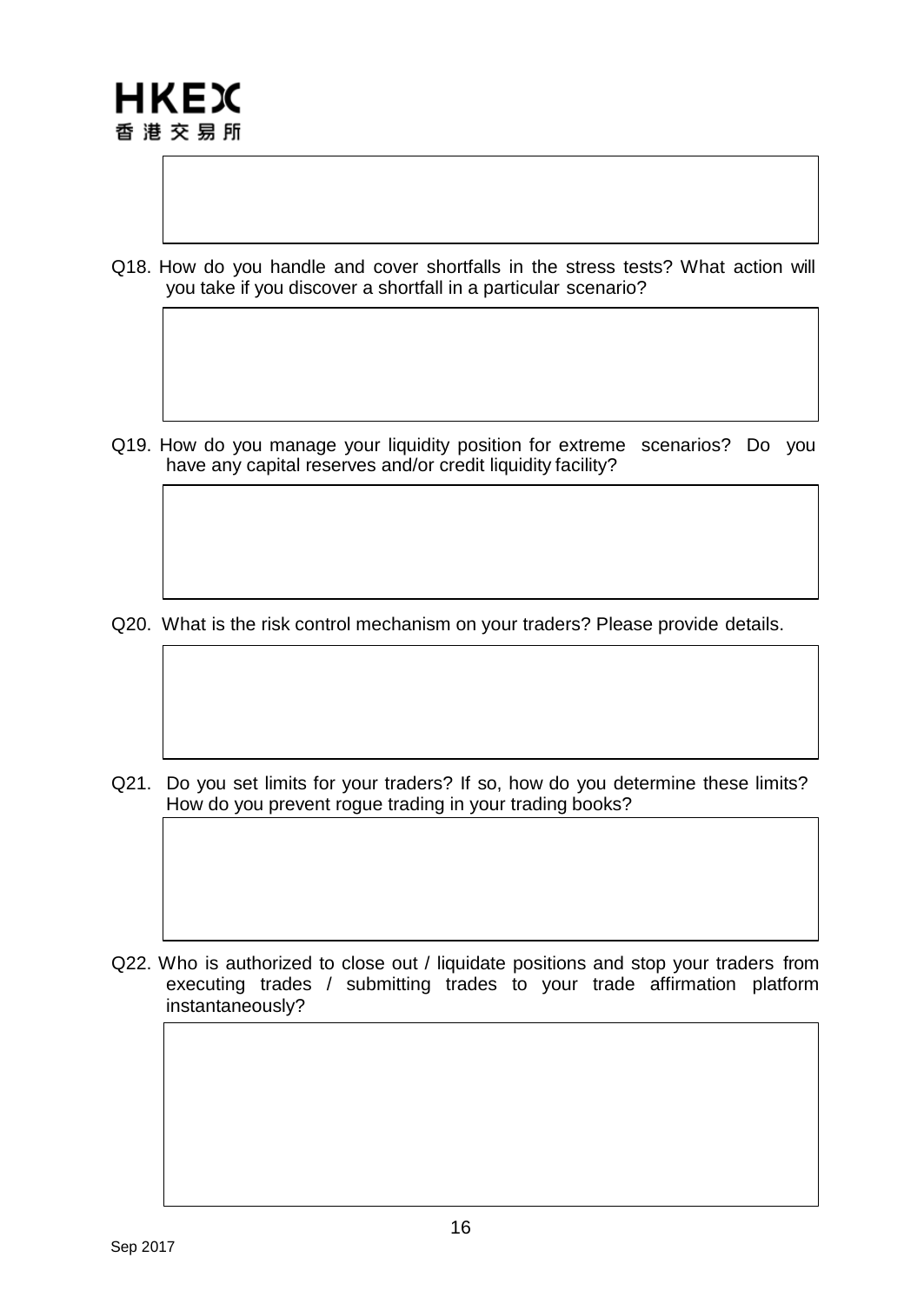### *5.3.2. Default Management*

Q23. Please describe any experience you have in liquidating large portfolios. What is the maximum capacity that you can handle for your daily flow of trades?

Q24. Please describe your ability to comply with the requirements in the default management process as set out in the Rules including bidding requirements in auction(s).

### *5.3.3. Designated Persons*

Q25. Do you intend to have a Designated Person who may submit Original Transactions on behalf of you? (Please note that a Designated Person will be subject to OTC Clear's approval.)

 $\square$  Yes  $\square$  No

If yes, please provide details of the Designated Person(s) in the table below (e.g. whether the Designated Person is a branch or affiliate, and the jurisdiction of place of incorporation and place of business of the Designated Person).

| Name of the<br><b>Designated</b><br><b>Person</b> | Branch/<br><b>Affiliate</b> | <b>Approved Trade</b><br>Registration<br><b>System</b> | <b>Identification</b><br>Code | Place of<br>Incorporation | Place of<br><b>Business</b> |
|---------------------------------------------------|-----------------------------|--------------------------------------------------------|-------------------------------|---------------------------|-----------------------------|
|                                                   |                             | MarkitWire                                             |                               |                           |                             |
|                                                   |                             | <b>DSMatch</b>                                         |                               |                           |                             |
|                                                   |                             |                                                        |                               |                           |                             |
|                                                   |                             |                                                        |                               |                           |                             |
|                                                   |                             |                                                        |                               |                           |                             |
|                                                   |                             |                                                        |                               |                           |                             |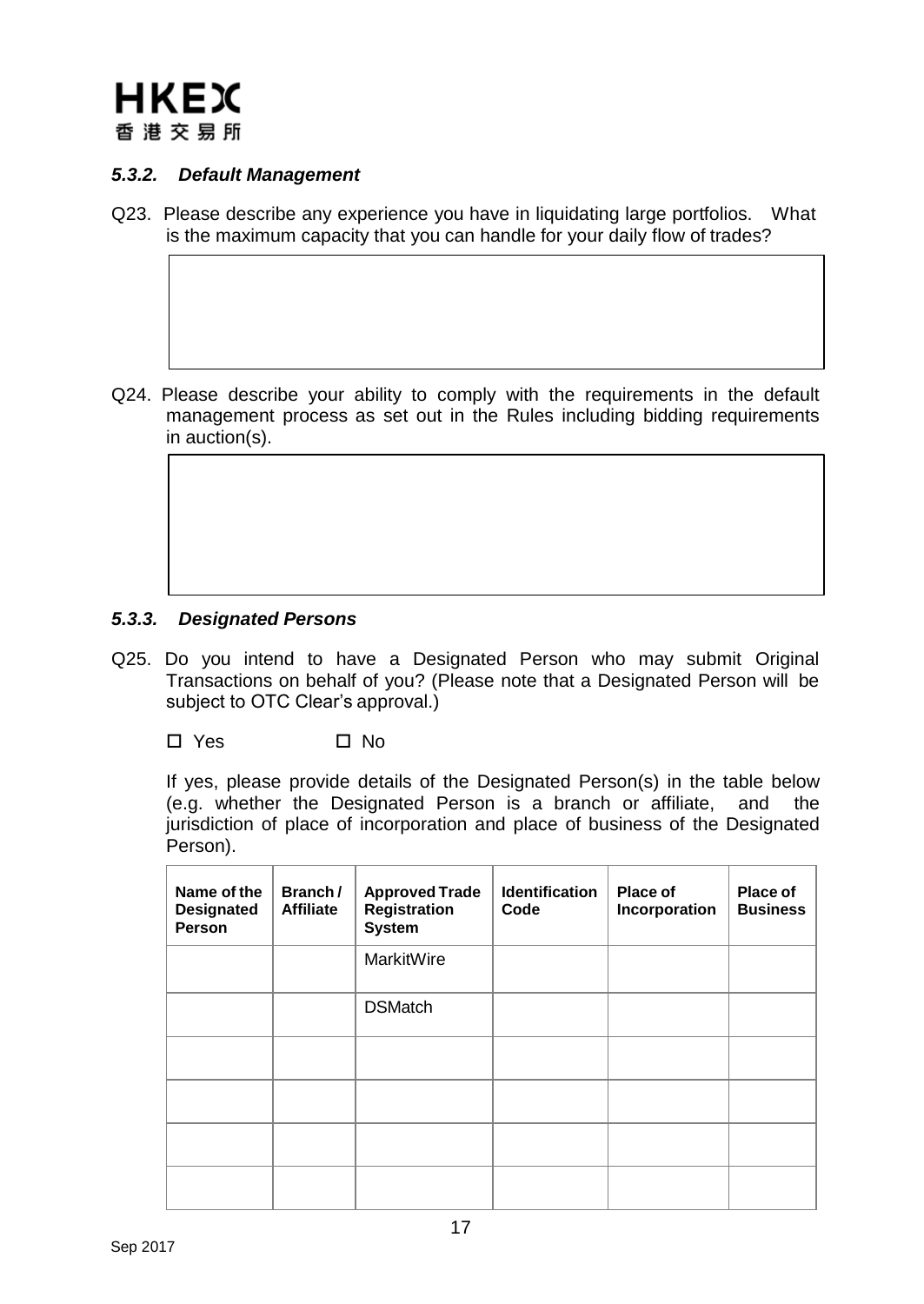# **HKEX** 香 港 交 易 所

# *5.3.4. Tax*

Q26. Please confirm that you have the ability to handle tax issues for each jurisdiction where you may have a tax liability. If you answer no, please provide details of how you intend to comply with your taxation obligations in the relevant jurisdictions.

 $\square$  Yes  $\square$  No

# *5.3.5. Operational Risk Management*

Q27. Please provide a brief description of the structure of your trading desk (e.g. number of traders, their reporting lines, the products that they trade, peak and average flow).

Q28. Please describe your systems and controls to identify and halt unauthorized trading activity.

- Q29. Please describe the volume of trades that you expect to clear through OTC Clear and explain how your trading and clearing infrastructure is sufficient to handle this volume.
- Q30. Do you have any business continuity plan in place? If yes, please provide details.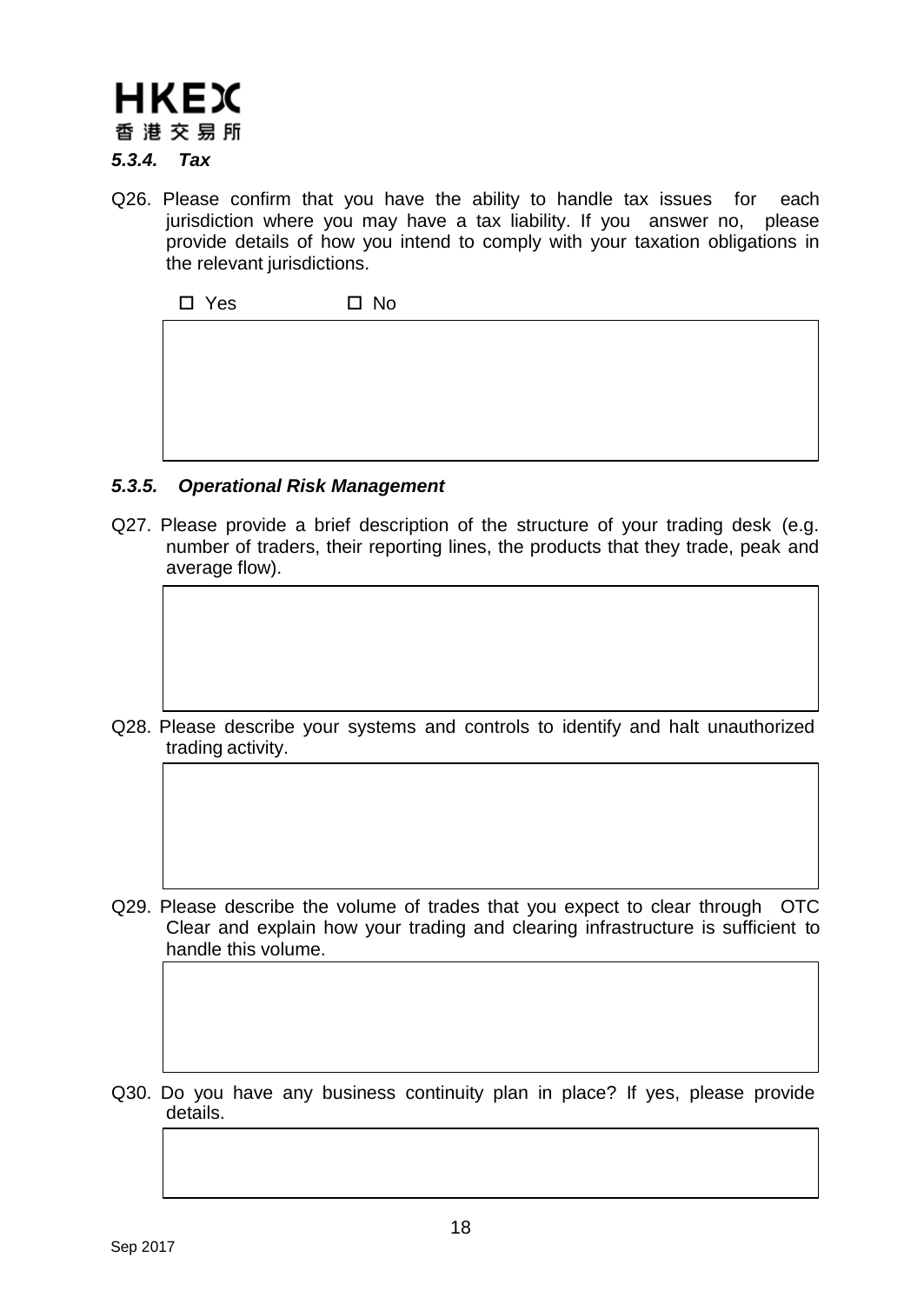

# **6. Disciplinary Actions and Investigations**

Has the Applicant or any of the companies in the Applicant's group been denied authorization, recognition, licensing, or membership by the HKMA, the SFC or any equivalent regulatory or self-regulatory body in any jurisdiction?

 $\Box$  Yes  $\Box$  No

For the past 10 years, has the Applicant or any of the companies in the Applicant's group been censured, disciplined, disqualified, or subject to any regulatory investigation by the HKMA, the SFC or any equivalent regulatory or self-regulatory body in any jurisdiction?

 $\square$  Yes  $\square$  No

Has the Applicant or any of the companies in the Applicant's group been in breach of the rules of any exchange or clearing house, been subject to any disciplinary proceeding of any exchange or clearing house, been asked to withdraw or resign, or been expelled from any exchange or clearing house?

 $\square$  Yes  $\square$  No

Has the Applicant or any of the companies in the Applicant's group been charged with or convicted of a criminal offense or been subject to an order of a court or other competent authority for fraud, dishonesty or misfeasance?

 $\square$  Yes  $\square$  No

If your answer is "yes" to any of the above questions, please provide further details below.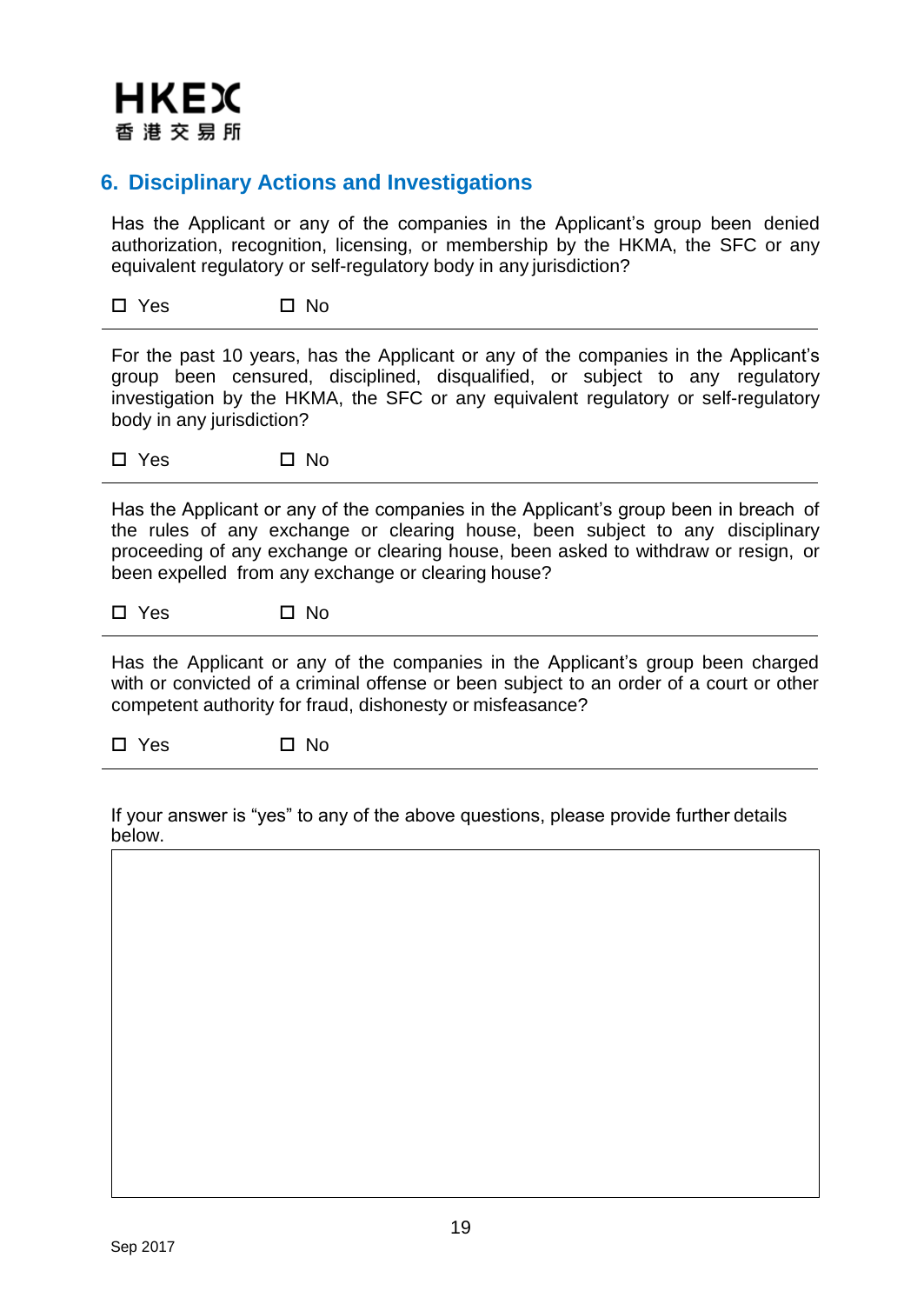

# **7. Additional Information**

Is there any other information which may be material to your application and should be taken into account by OTC Clear when considering your application?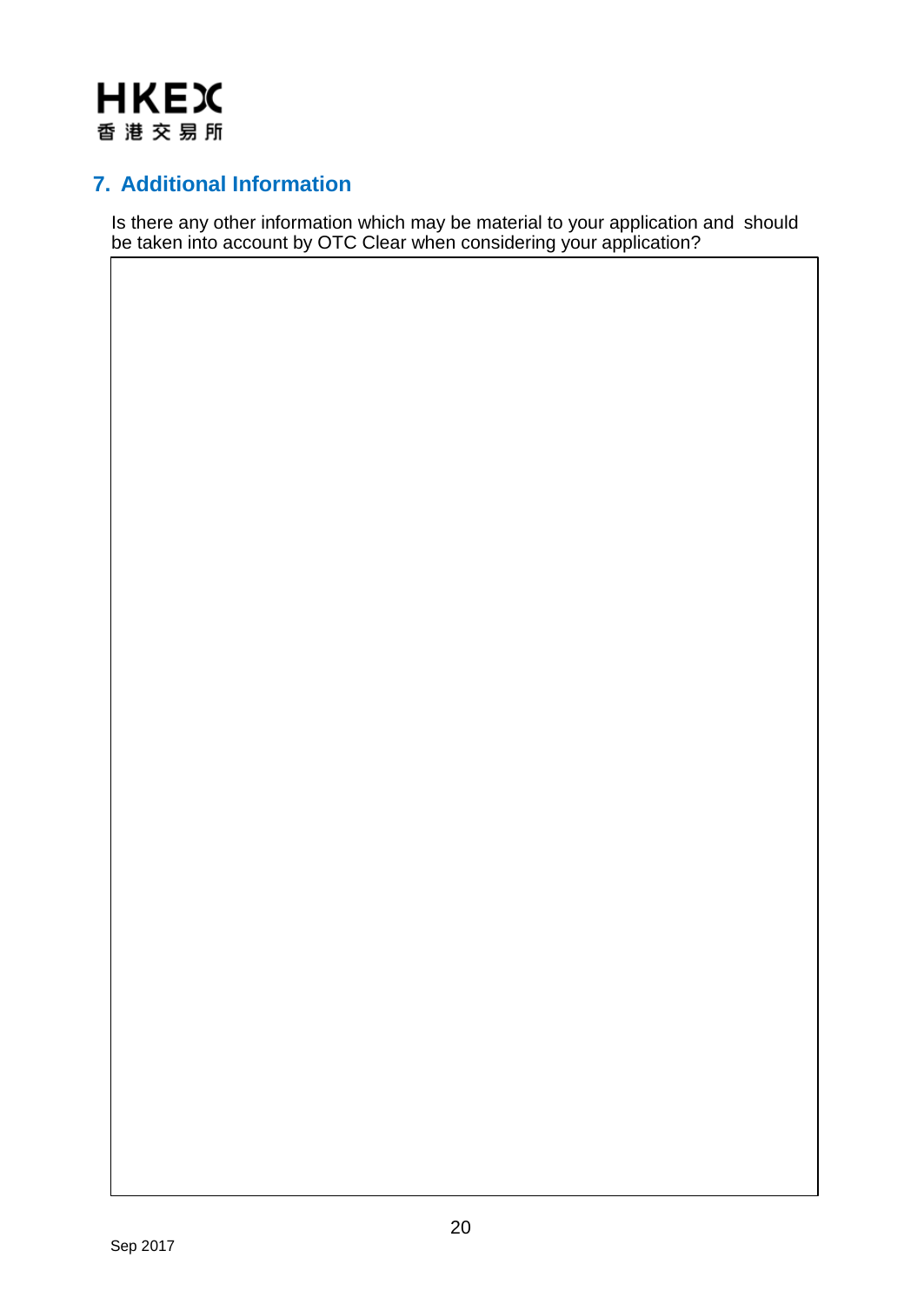# **8. Declaration by Applicant**

**We,**

*Name of Applicant*

- (a) represent that we have approved this application and agree to be bound by the Clearing Documentation, upon this application being approved;
- (b) agree that OTC Clear may use and rely on the information stated in this application and documents submitted to OTC Clear to consider this application;
- (c) declare that all personal data provided in this application has been collected from the relevant individuals in accordance with the requirements of the Privacy Policy Statement and that the individuals concerned have been notified that their personal data may be provided to OTC Clear and other recipients as described in this application, and undertake that other additional personal data we may provide in relation to this application and our membership in future will be collected from the relevant individuals in accordance with the requirements of the Privacy Policy Statement and that the individuals concerned will be notified that their personal data may be provided to OTC Clear and other recipients as described in thisapplication;
- (d) represent that the information provided in this application (including all other supporting documents) is complete, true and correct and that we have not made or omitted to make any statements or omissions which would render such information untrue or misleading;
- (e) acknowledge that OTC Clear may take disciplinary proceedings against a Clearing Member which has made a false or misleading representation in relation to its application for membership;
- (f) undertake that we shall comply and we shall ensure that the designated persons and other related persons shall comply with all applicable rules, regulations and procedures of OTC Clear from time to time in force, any conditions stated in the letter of approval for membership, and any other Clearing Documentation; and agree that any non-compliance shall render us liable to disciplinary proceedings;
- (g) agree that the information stated in our application and documents submitted to OTC Clear may be provided to the board of directors of OTC Clear, the OTC Clear Risk Management Committee, other committees of OTC Clear, any recognized exchanged controller which is the controller of OTC Clear and/or any company of which a recognized exchange controller which is controller of OTC Clear is a controller;
- (h) agree that OTC Clear, any recognized exchange controller which is the controller of OTC Clear and/or any company of which a recognized exchange controller which is controller of OTC Clear is a controller may disclose information relating to us to the SFC, the HKMA and/or any exchange, regulatory, judicial or governmental authority (whether within or outside Hong Kong); and
- (i) represent that none of we, any of our Affiliates or a director, officer or employee of such person are currently subject to any U.S. sanctions administered by the Office of Foreign Assets Control of the U.S. or any sanctions promulgated by the United Nations or the European Union (collectively, the "**Sanctions**") and we have adequate procedures to monitor and ensure compliance by us, any of our Affiliates or a director, officer or employee of such person with any applicable requirements relating to the Sanctions.

| Signature with Company Chop   | Signature with Company Chop   |
|-------------------------------|-------------------------------|
| Name of Authorized Signatory: | Name of Authorized Signatory: |
| Title:                        | Title:                        |
| Date:                         | Date:                         |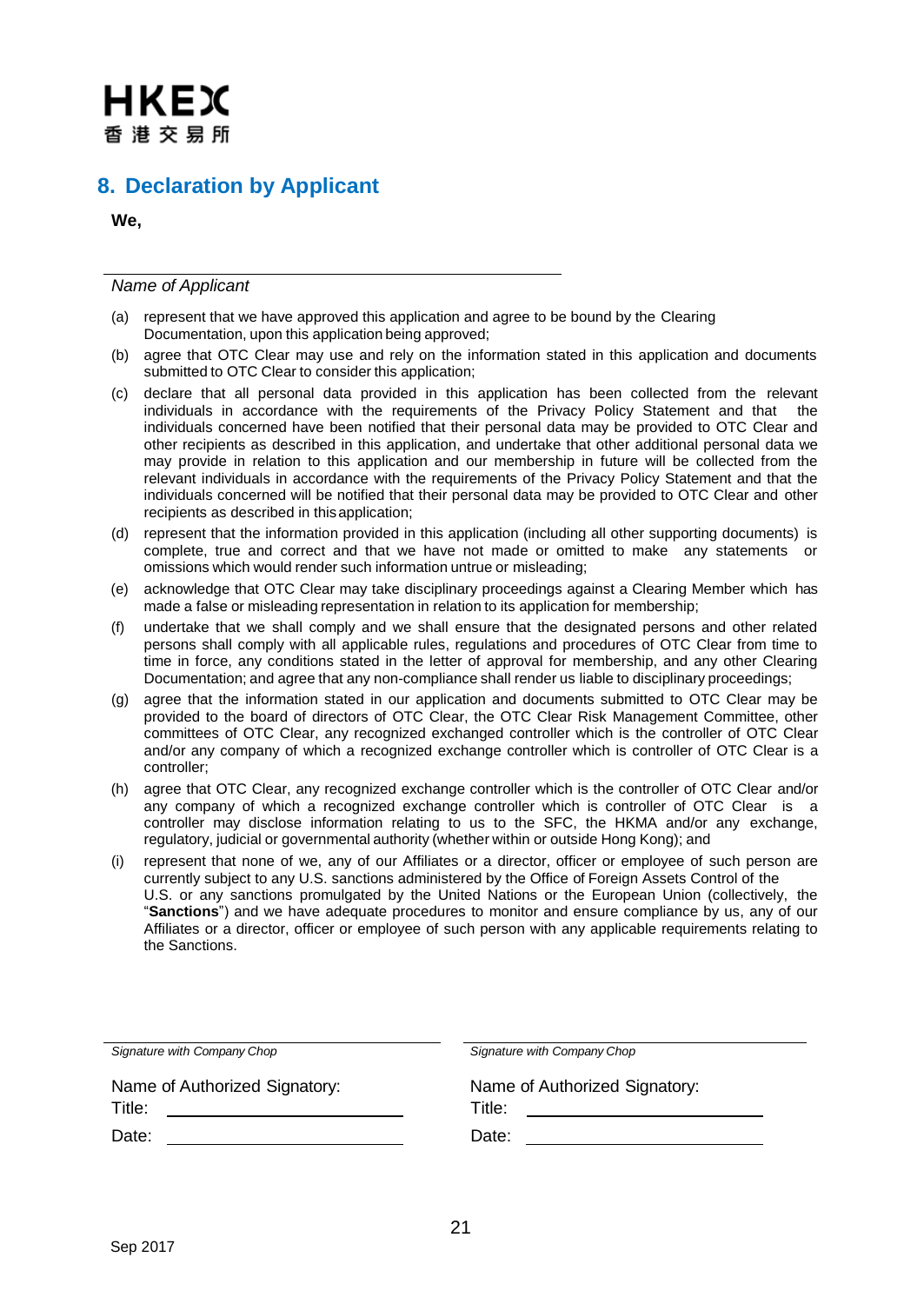

# **9. Document Checklist**

You must submit the following documents along with your application. Check  $\boxtimes$ each box for the documents submitted. If you do not submit all the following documents, the processing of your application will be delayed until they have been submitted.

| 9.1  | Copy of the certificate of incorporation (or equivalent) of the<br>Applicant, certified by the company secretary to be a true and<br>complete copy                                                                                                                                                                                                                                                                  | ◻      |
|------|---------------------------------------------------------------------------------------------------------------------------------------------------------------------------------------------------------------------------------------------------------------------------------------------------------------------------------------------------------------------------------------------------------------------|--------|
| 9.2  | Copy of the memorandum and articles of association (or equivalent) of the<br>Applicant, certified by the company secretary to be a true and complete<br>copy                                                                                                                                                                                                                                                        | $\Box$ |
| 9.3  | Copy of a board resolution, power of attorney, or other similar documents<br>authorizing the Applicant to apply for membership and evidencing the<br>authority of the signatory to execute Membership Agreement and all other<br>ancillary documents in connection with becoming a Clearing Member on<br>behalf of the Applicant, each document certified by the company secretary to<br>be a true andcomplete copy | $\Box$ |
| 9.4  | Copy of the business registration certificate (or equivalent), certified by<br>an authorized signatory to be a true and complete copy                                                                                                                                                                                                                                                                               | $\Box$ |
| 9.5  | Diagram of the group corporate structure with shareholding at each level.                                                                                                                                                                                                                                                                                                                                           | $\Box$ |
| 9.6  | Copy of the list of authorized signatories and contact persons together<br>with specimen signatures, certified by an authorized signatory to be a true<br>and complete copy                                                                                                                                                                                                                                         | $\Box$ |
| 9.7  | Copy of Applicant's audited and interim financial statements which<br>comply with the requirements set out in the Rules                                                                                                                                                                                                                                                                                             | $\Box$ |
| 9.8  | Copy of Non-consolidated audited accounting reports (P/L, B/S)                                                                                                                                                                                                                                                                                                                                                      | $\Box$ |
| 9.9  | Internal OTC derivatives risk and management reports                                                                                                                                                                                                                                                                                                                                                                |        |
|      | Up-to-date quote of benchmark tenors and customer positions<br>$\overline{\phantom{a}}$                                                                                                                                                                                                                                                                                                                             | $\Box$ |
|      | Stress testing report for portfolios (forward-looking market risk)<br>$\blacksquare$                                                                                                                                                                                                                                                                                                                                | $\Box$ |
|      | VaR and risk forecast report<br>$\overline{\phantom{a}}$                                                                                                                                                                                                                                                                                                                                                            | $\Box$ |
|      | End of day valuations, mark-to-market reports<br>$\overline{\phantom{a}}$                                                                                                                                                                                                                                                                                                                                           | $\Box$ |
| 9.10 | Profile of your senior traders for OTC derivatives & risk committee<br>members (the details required are set out in paragraph 2 of Q.6 under the<br>Key Contacts section of this form)                                                                                                                                                                                                                              | $\Box$ |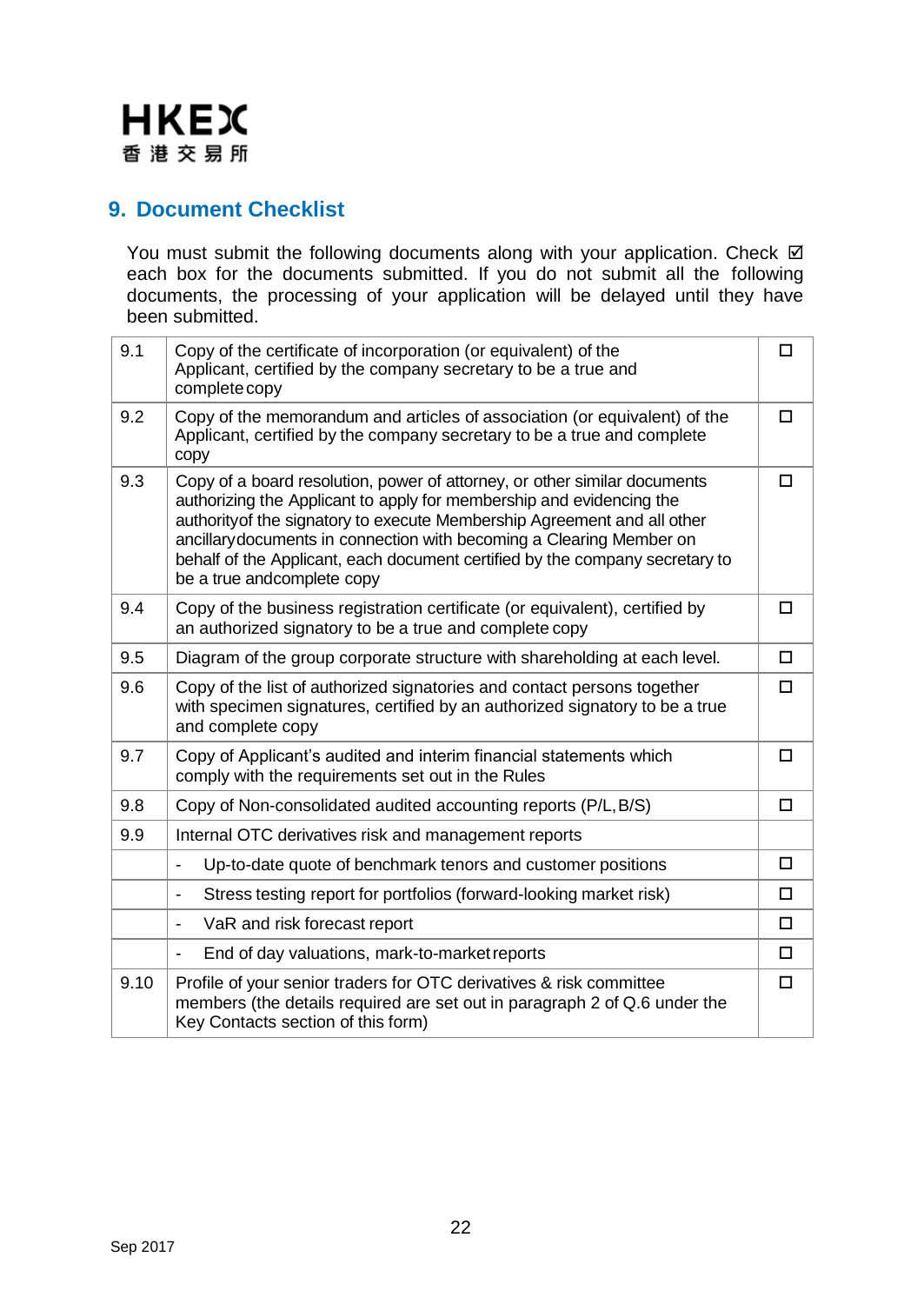| 9.11 | a) Where the Applicant is non-US entity, a completed Certificate of Status<br>of Beneficial Owner for United States Tax Withholding and Reporting<br>(Entities) (aka W-8BEN-E Form)*; or<br>b) Where the Applicant is US entity, a completed Request for<br>Taxpayer Identification Number and Certification (aka W-9 Form)*<br>for the information on the Applicant's Foreign Account Tax Compliance<br>Act (FATCA) status<br>* Where you consider the above-described IRS form not applicable to you,<br>please submit the IRS form appropriate under your facts and circumstances.<br>OTC Clear may request additional FATCA documentation from you from<br>time to time as OTC Clear considers appropriate. |  |
|------|-----------------------------------------------------------------------------------------------------------------------------------------------------------------------------------------------------------------------------------------------------------------------------------------------------------------------------------------------------------------------------------------------------------------------------------------------------------------------------------------------------------------------------------------------------------------------------------------------------------------------------------------------------------------------------------------------------------------|--|
| 9.12 | Consent Confirmation of Use and Disclosure of Personal Data for:                                                                                                                                                                                                                                                                                                                                                                                                                                                                                                                                                                                                                                                |  |
|      | contact persons as set out in Q.1 to Q.5 under the Key Contacts<br>section of this form; and                                                                                                                                                                                                                                                                                                                                                                                                                                                                                                                                                                                                                    |  |
|      | individual(s) as set out in Q.6 under the Key Contacts section of<br>-<br>this form.                                                                                                                                                                                                                                                                                                                                                                                                                                                                                                                                                                                                                            |  |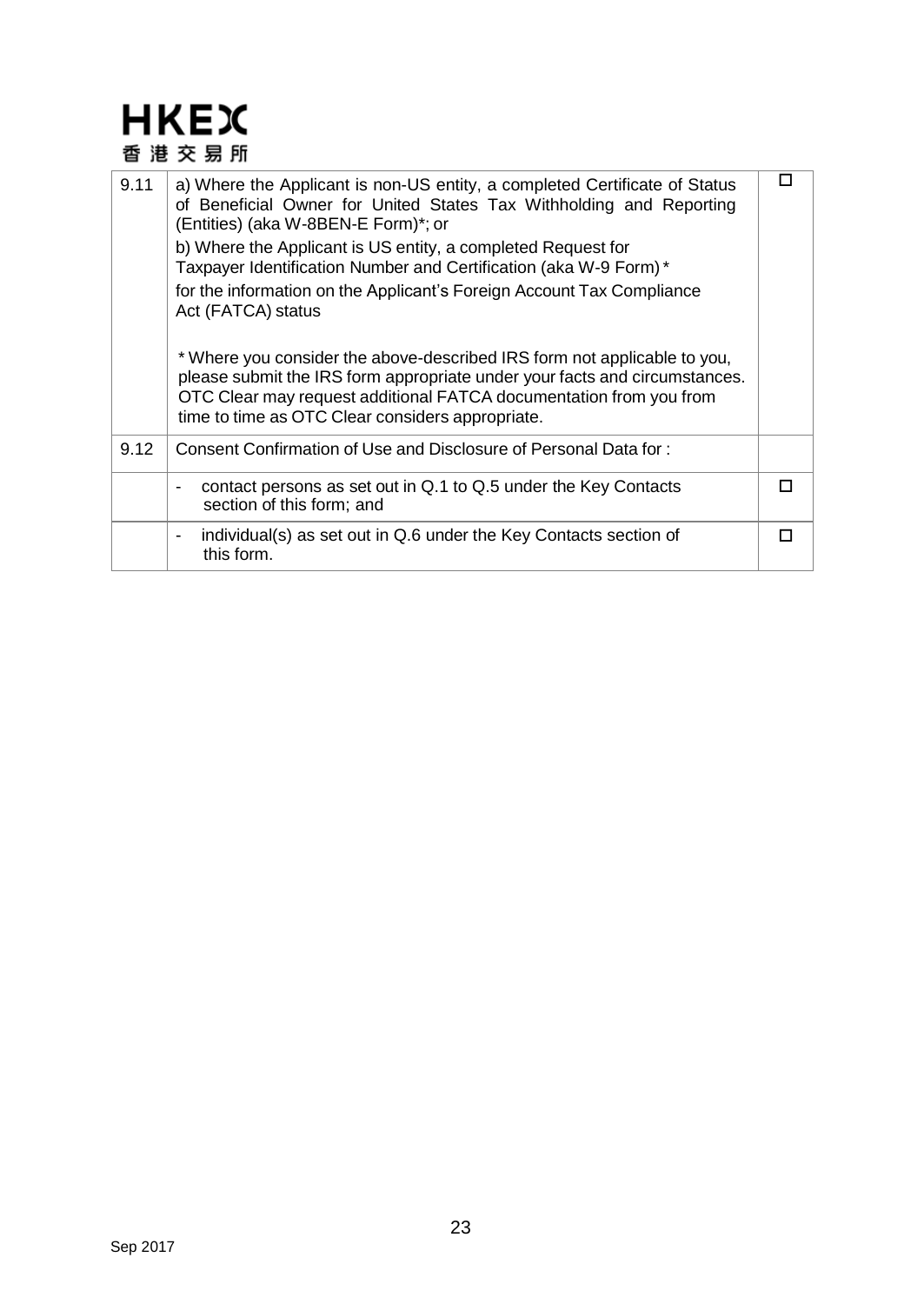### **NOTE:**

- 1. An on-site inspection may be required for membership assessment and OTC Clear will notify the Applicant of such inspection in advance.
- 2. Completion of default management (bilateral) drill will be required.
- 3. Further documents and forms for operations setup will be provided by OTC Clear to the Applicant in due course.
- 4. The Applicant is expected to have the operational capability and sufficient liquidity to meet payment obligations.
- 5. The Applicant is expected to nominate two DMG Delegates (i.e. one Primary Delegate and one Alternate Delegate) for each product class and ensure that at least one of Delegate resides in Hong Kong. A DMG Delegate nominated by an Applicant may, at the same time, act as a DMG Delegate for different product classes. The Applicant should ensure the DMG Delegates nominated are the traders listed under section 2 (Key Contacts)in the Application Form.
- 6. The Applicant will be expected to provide copies of the most recent financial returns that they submit to their regulators for assessment purpose.
- 7. Any applicant not incorporated in Hong Kong will be required to provide a capacity opinion addressed to OTC Clear in respect of the capacity and authority of the Applicant to enter into the Membership Agreement and abide by and be bound by all the provisions of the Clearing Rules and the Clearing Procedures. The applicant can further contact OTC Clear Member Services team for the details of capacity opinion.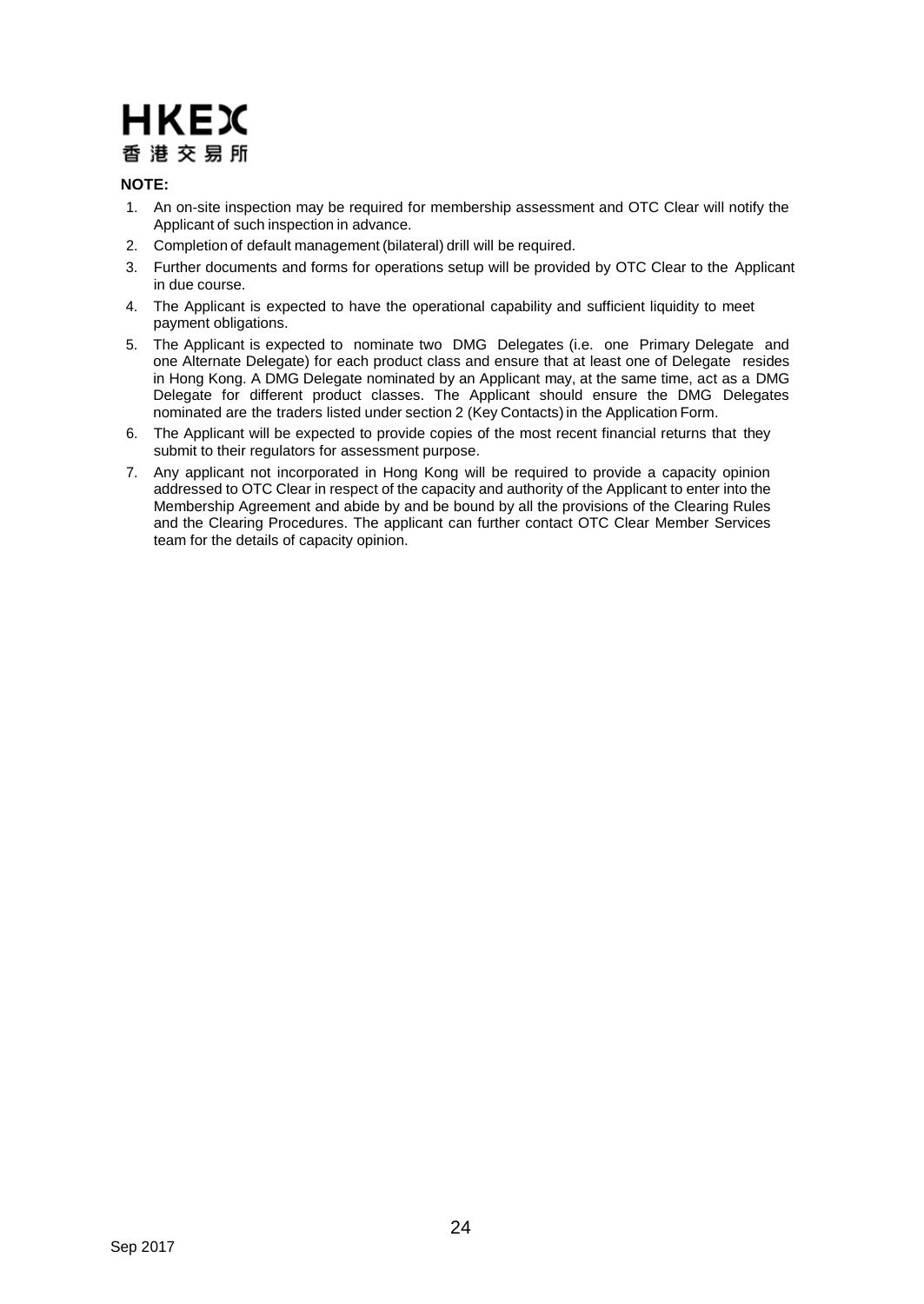# **10. Clearing Risk Management / Operations**

Q1. Do you have the systems or middleware connections required for client clearing? Please provide details.

Q2. Do you perform due diligence (e.g. KYC) on your clients? Please briefly describe your client due diligence process and the relevant factors you use to screen your clients.

Q3. How do you manage the credit risk of your clients?

Q4. What policies and controls do you have in place to monitor and manage the risk associated with your clients? How do you set and monitor limits for your clients, and what actions do you take if your clients breach the limits?

Q5. How do you calculate requirements for initial margin? Under what circumstances would you call for additional margin from your clients?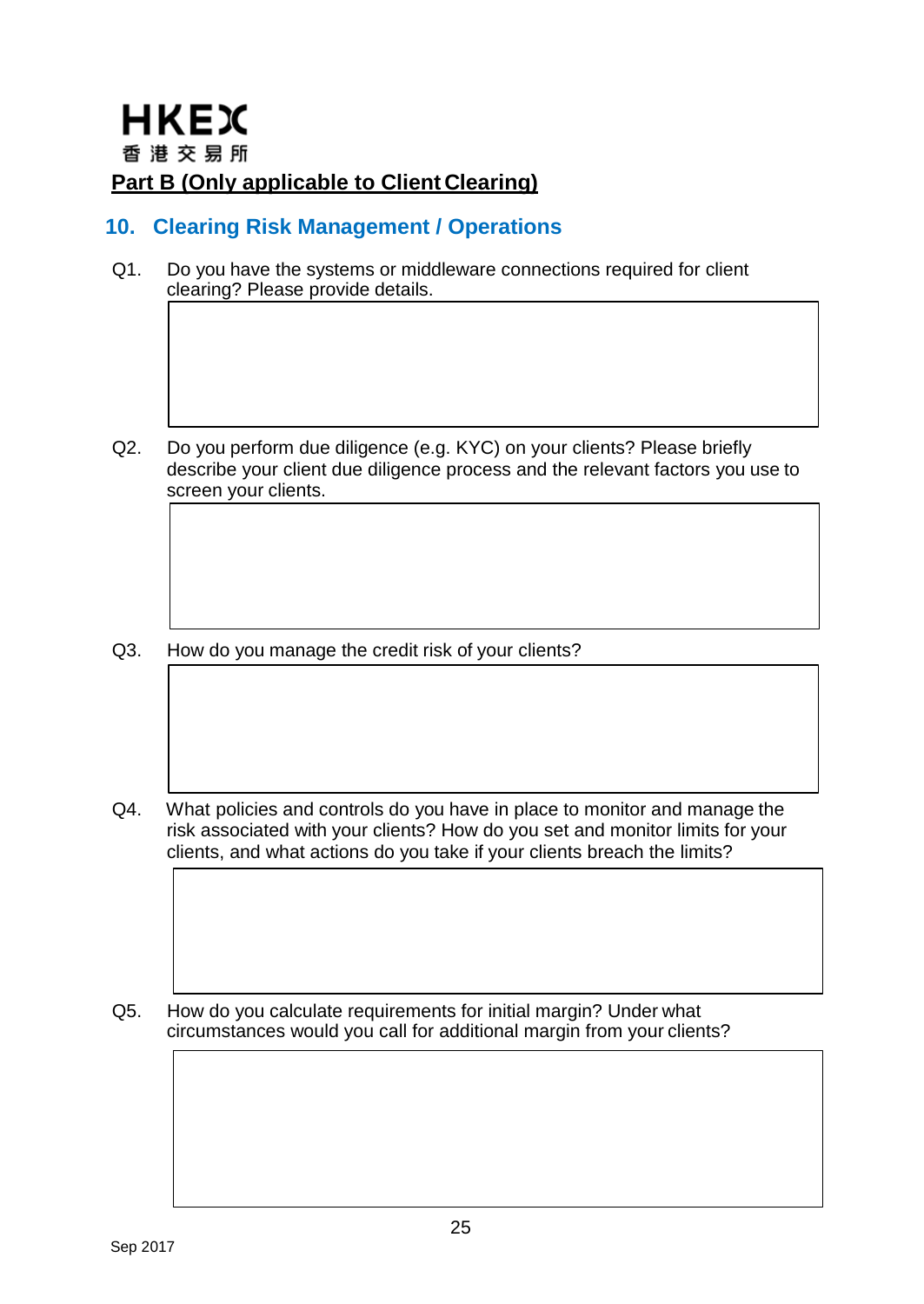

- Q6. What procedures do you have in place to monitor client trading and, if necessary, suspend a client's trading if it disrupts the market or violates established parameters? Please identify the person(s) who have authority to approve the suspension of client trading and describe your escalation procedures in these situations.
- Q7. Do you have collateral agreements (for example, ISDA credit support documents) with your clients? What are the terms for such collateral agreements (e.g. margin frequency, thresholds, etc.)?

Q8. What types of collateral would you accept and what haircut would you apply for different types of collateral?

Q9. How do you perform stress tests for your clients' positions?

Q10. Please describe your client account structure. In particular, do you maintain separate account for each client tracking its positions and collateral?